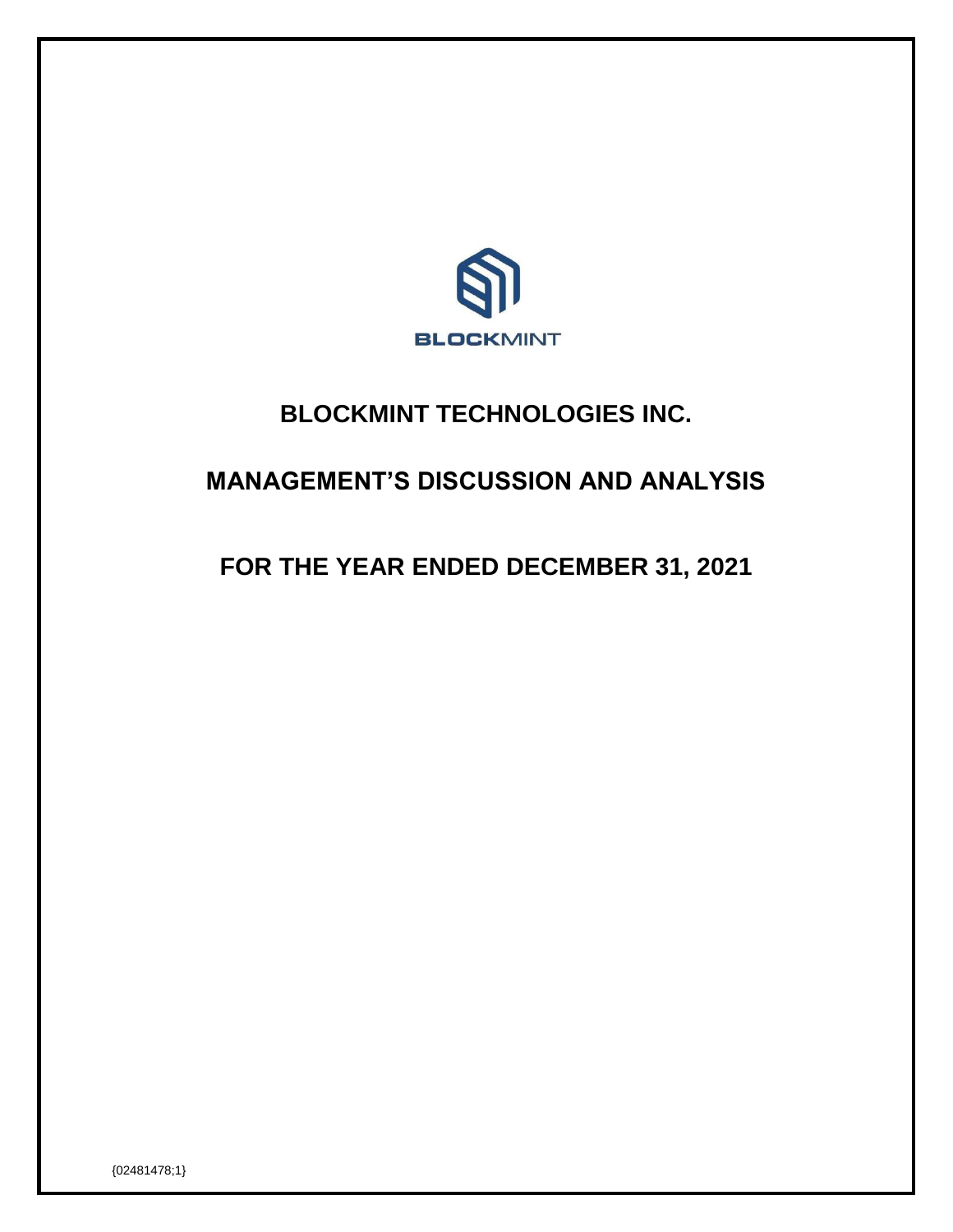### **Introduction**

The following Management's Discussion & Analysis ("MD&A") of the financial condition and results of the operations of BlockMint Technologies Inc. (the "Company" or "BlockMint") constitutes management's review of the factors that affected the Company's financial and operating performance for the year ended December 31, 2021. This MD&A has been prepared in compliance with the requirements of National Instrument 51- 102 – Continuous Disclosure Obligations. This discussion should be read in conjunction with the audited annual consolidated financial statements of the Company for the years ended December 31, 2021 and 2020, together with the notes thereto. **Results are reported in United States dollars, unless otherwise noted.** In the opinion of management, all adjustments (which consist only of normal recurring adjustments) considered necessary for a fair presentation have been included. The results for the year ended December 31, 2021 are not necessarily indicative of the results that may be expected for any future period. Information contained herein is presented as at May 2, 2022 unless otherwise indicated.

The consolidated financial statements have been prepared using accounting policies consistent with International Financial Reporting Standards ("IFRS") as issued by the International Accounting Standards Board and interpretations of the IFRS Interpretations Committee.

For the purposes of preparing this MD&A, management, in conjunction with the Audit Committee of the Board of Directors, considers the materiality of information. Information is considered material if: (i) such information results in, or would reasonably be expected to result in, a significant change in the market price or value of BlockMint's common shares; or (ii) there is a substantial likelihood that a reasonable investor would consider it important in making an investment decision; or (iii) it would significantly alter the total mix of information available to investors. Management, in conjunction with the Audit Committee of the Board of Directors, evaluates materiality with reference to all relevant circumstances, including potential market sensitivity.

### **Caution Regarding Forward-Looking Statements**

This MD&A contains certain forward-looking information and forward-looking statements, as defined in applicable securities laws (collectively referred to herein as "forward-looking statements"). These statements relate to future events or the Company's future performance. All statements other than statements of historical fact are forward-looking statements. Often, but not always, forward-looking statements can be identified by the use of words such as "plans", "expects", "is expected", "budget", "scheduled", "estimates", "continues", "forecasts", "projects", "predicts", "intends", "anticipates" or "believes", or variations of, or the negatives of, such words and phrases, or state that certain actions, events or results "may", "could", "would", "should", "might" or "will" be taken, occur or be achieved. Forward-looking statements involve known and unknown risks, uncertainties and other factors that may cause actual results to differ materially from those anticipated in such forward-looking statements. The forward-looking statements in this MD&A speak only as of the date of this MD&A or as of the date specified in such statement.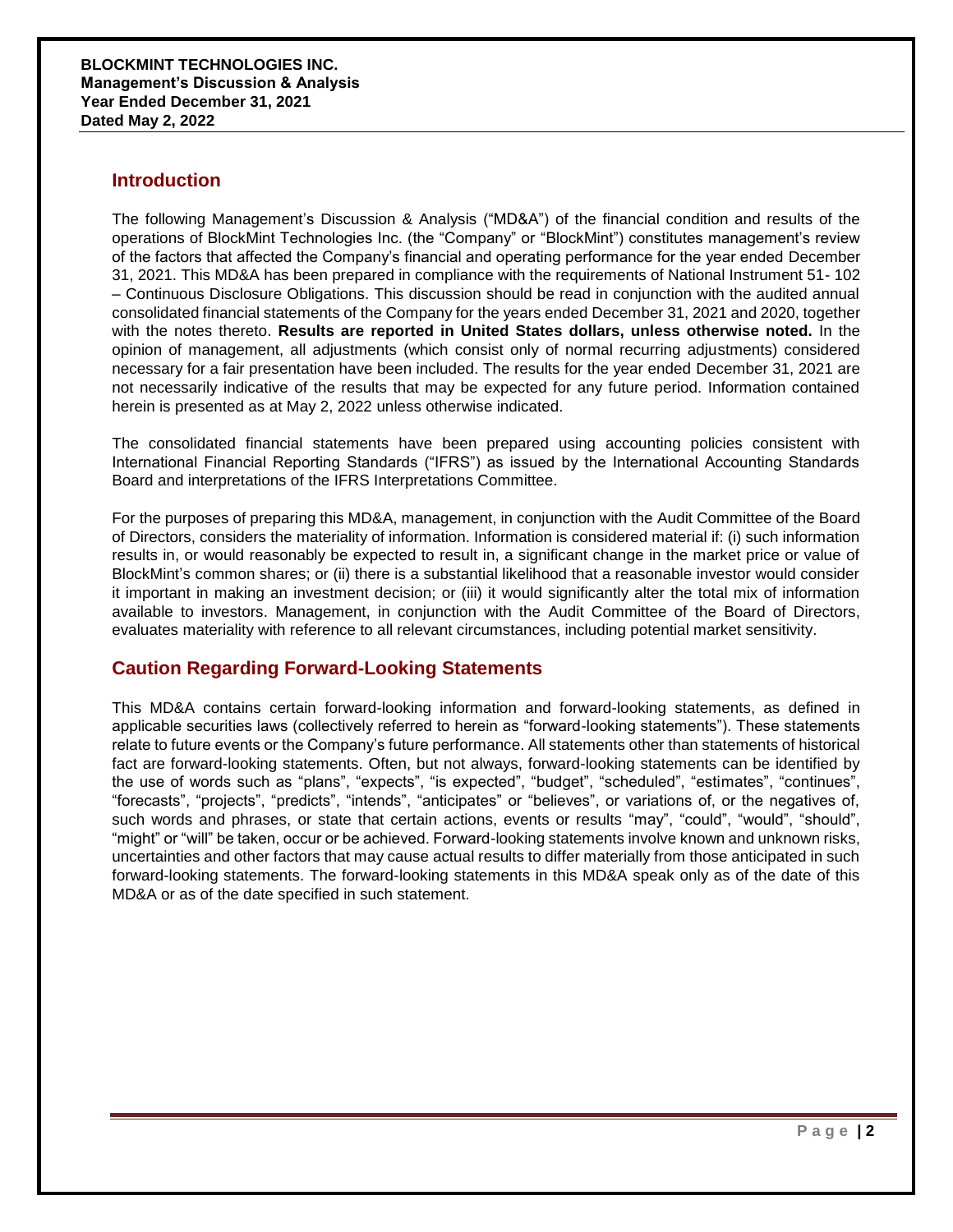Specifically, the following forward-looking statements are based on the corresponding assumptions, and are subject to the noted risk factors:

| <b>Forward-looking statements</b>                                                                                                                                                                                                                                                                                                                            | <b>Assumptions</b>                                                                                                                                                                                                                                                                                                                                                          | <b>Risk factors</b>                                                                                                                                                                                                                                                                        |
|--------------------------------------------------------------------------------------------------------------------------------------------------------------------------------------------------------------------------------------------------------------------------------------------------------------------------------------------------------------|-----------------------------------------------------------------------------------------------------------------------------------------------------------------------------------------------------------------------------------------------------------------------------------------------------------------------------------------------------------------------------|--------------------------------------------------------------------------------------------------------------------------------------------------------------------------------------------------------------------------------------------------------------------------------------------|
| The Company's cash balance<br>at December 31, 2021, is<br>sufficient to fund its<br>consolidated operating<br>expenses at current levels. At<br>the date hereof, the<br>Company's consolidated cash<br>balance has diminished as a<br>result of normal business<br>operations and management is<br>attempting to reduce payments<br>to the extent practical. | The development and operating<br>activities of the Company for the<br>twelve-month period ending<br>December 31, 2022, and the<br>costs associated therewith, will be<br>consistent with the Company's<br>current expectations; and the debt<br>and equity markets, exchange<br>and interest rates and other<br>applicable economic conditions<br>do not materially change. | Changes in debt and equity<br>markets; timing and availability of<br>external financing on acceptable<br>terms; increases in costs;<br>government regulation,<br>cryptocurrency price fluctuations;<br>interest rate and exchange rate<br>fluctuations; changes in economic<br>conditions. |

Inherent in forward-looking statements are risks, uncertainties and other factors beyond BlockMint's ability to predict or control. Readers are cautioned that the above chart does not contain an exhaustive list of the factors or assumptions that may affect the forward-looking statements, and that the assumptions underlying such statements may prove to be incorrect. Actual results and developments are likely to differ, and may differ materially, from those expressed or implied by the forward-looking statements contained in this MD&A. Readers should refer to those risk factors referenced in the "Risks and Uncertainties" section below.

Forward-looking statements involve known and unknown risks, uncertainties and other factors that may cause BlockMint's actual results, performance or achievements to be materially different from any of its future results, performance or achievements expressed or implied by forward-looking statements. All forward-looking statements herein are qualified by this cautionary statement. Accordingly, readers should not place undue reliance on forward-looking statements. The Company undertakes no obligation to update publicly or otherwise revise any forward-looking statements whether as a result of new information or future events or otherwise, except as may be required by law. If the Company does update one or more forward-looking statements, no inference should be drawn that it will make additional updates with respect to those or other forward-looking statements, unless required by law.

### **Description of Business**

The Company's subsidiaries, BlockMint (Canada) Technologies Inc. (formerly BlockMint Technologies Inc.) ("BlockMint-Canada"), and its wholly owned subsidiary, BlockMint (USA) Technologies Inc. ("BlockMint-USA") are in the business of 1) developing distributed systems and networks that enable a more decentralized deployment of blockchain based applications such as cryptocurrency mining, and 2) operating Company owned Bitcoin cryptocurrency mining hardware.

The Company's objective is to develop distributed systems and networks that enable a more decentralized deployment of blockchain based applications. One such application is cryptocurrency mining, which relies on a decentralized blockchain network. The Company developed the Minter browser - a secure and private browser where any person can mine cryptocurrency as they browse the web. In addition to being a web browser, Minter has additional integrated features, such as a virtual private network (VPN) and an ad-blocker.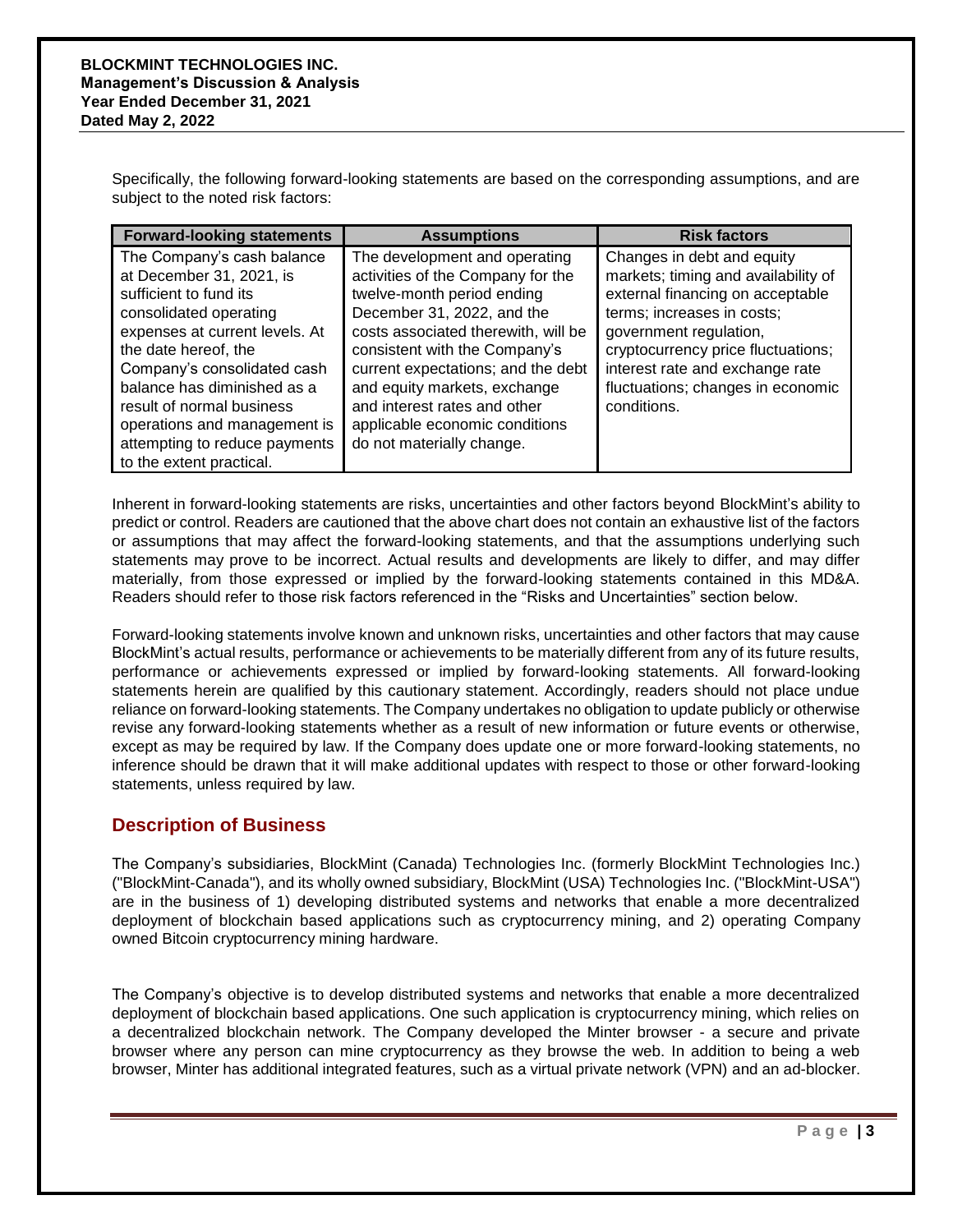The Minter browser was initially released in 2019, but was updated in 2021 and re-released in February 2021 and May 2021. It is available for download at the website getminter.com.

In October 2021, the Company acquired 50 new S19 Antminers. The machines were installed at a third party hosting facility in Washington State, which is powered by clean, low cost hydro-sourced power, and the Company commenced mining Bitcoin in December 2021. The Company signed an 18-month lease at the facility.

### **Outlook and Overall Performance**

#### **Corporate**

#### Business Development

Minter is a unique web browser where users can mine cryptocurrency while they browse the internet with privacy, speed and security. Minter features include a virtual private network (VPN) and ad blocker. In February 2021, the Company released an updated Minter browser with a new feature which allows users to earn carbon credits to offset their carbon footprint. In May 2021, the Company released another update of the Minter browser which allows users to mine cryptocurrencies to earn either: (i) carbon credits; or (ii) fractional ownership in an non-fungible token (NFT).

In January 2021, the Company closed a private placement for gross proceeds of C\$1,000,000 (\$787,300) by issuing 3,846,154 common shares at a price of C\$0.26 per share. In connection with the private placement, the Company issued an aggregate of 127,383 finder's shares to certain brokerage firms for introducing subscribers to the Company.

In February 2021, the Company announced the granting of incentive stock options to certain of its directors, officers and consultants to purchase up to an aggregate of 1,250,000 common shares in the capital of the Company, exercisable at a price of C\$0.40 per share for a period of five (5) years expiring February 11, 2026. These options vested immediately.

In June 2021, the Company announced that it had signed an agreement to acquire a facility for cryptocurrency mining located in Manitoba, Canada which would be powered by clean, sustainable and low-cost hydropower. In August 2021, the Company elected to terminate the agreement due to the Vendor's inability to satisfy the conditions for closing.

In December 2021, the Company commenced mining Bitcoin with 50 newly acquired S19 Antminers at a third party hosting facility in Washington State

#### Financial highlights

The Company had minimal revenue, so its ability to ensure continuing operations is dependent on either expanding its business, or raising additional debt or equity financing.

For the year ended December 31, 2021, the Company recorded digital currency mined of \$33,627, and had a net loss of \$1,126,373, which consisted primarily of (i) consulting fees of \$383,963; (ii) share-based payments of \$355,100; (iii) director, management fees and salaries of \$155,640; and (iv) business development and promotion of \$145,912 attribute mostly to the lost Manitoba opportunity.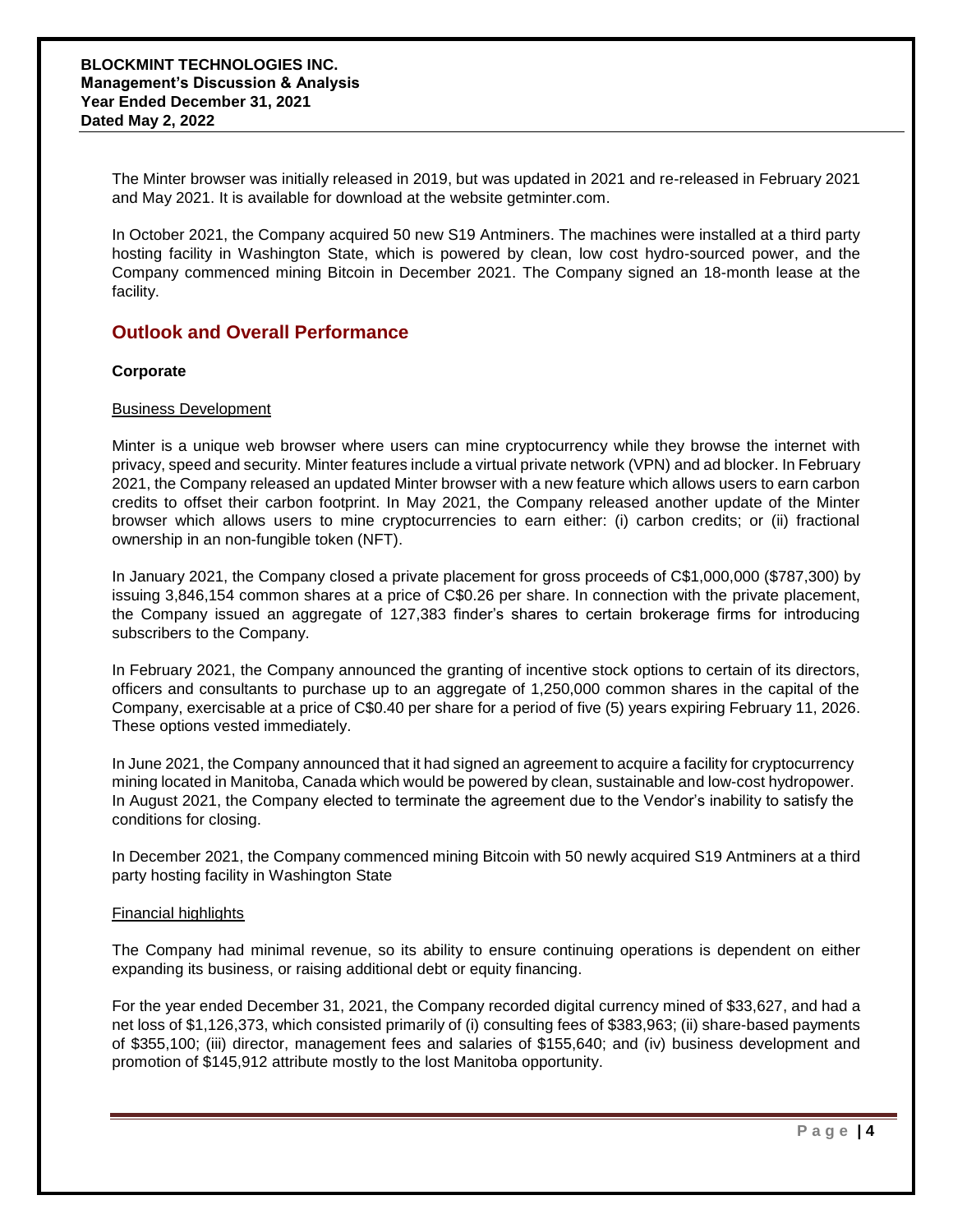At December 31, 2021, the Company had a net working capital of \$1,925,263 (December 31, 2020 – \$2,543,528). The Company had cash of \$2,032,371 (December 31, 2020 - \$2,600,962). Working capital and cash decreased during the twelve months ended December 31, 2021 due to cash used in operating activities of \$800,085, and cash used in investment activities of \$537,654. The Company had cash provided by financing activities of \$769,148,

#### **Description of Business**

As described above, the Company develops distributed systems and networks that enable a more decentralized deployment of blockchain based applications such as cryptocurrency mining. Development and release of software products were suspended due to the price and volatility of cryptocurrencies in 2020. In February 2021, the Company released its upgraded, distributed crypto-miner "Minter" and introduced a new feature to the Minter browser which allows users to earn carbon credits to offset their carbon footprint. In May 2021, the Company re-released the Minter browser with a new feature which enabled users to also be able to earn fractional ownership in an NFT.

A NFT is a unit of data on a blockchain where each NFT can represent a unique digital item and thus they are not interchangeable. NFTs can represent digital files such as art, audio, video and other forms of creative work. BlockMint has created and acquired NFTs for its portfolio.

In addition to activities related to Minter, in December 2021, the Company commenced mining Bitcoin.

#### Minter Browser

BlockMint developed software that allows owners of desktops and laptops to download a browser that allows the Company to utilize the owner's spare computing power to mine cryptocurrencies in exchange for users to earn either: (i) carbon credits to offset their carbon footprint; or (ii) fractional ownership in an NFT. The browser application is called "Minter."

The browser has a user-friendly, built-in dashboard where a user can control the amount (if any) of computing power on his/her computer that will be used for mining. Users bear all mining costs associated with the computing power on their device (electricity costs of operating the user's device) but benefit from earning either carbon credits or fractional ownership in an NFT based on the amount of cryptocurrencies mined.

The Minter browser also provides a virtual private network (VPN) and ad-blocker. Online privacy is a growing concern which is why many are turning to VPNs to protect their identities while browsing. Minter makes it easy to browse safely and in total anonymity. It is estimated that approximately 25% of internet users use a VPN, which typically costs around US\$10 per month.

The upgraded version of Minter has been launched for use on desktops and laptops with a Windows operating system.

#### Bitcoin Mining

In October 2021, the Company acquired 50 new S19 Antminers. The machines were installed at a third party hosting facility in Washington State, which is powered by clean, low cost hydro-sourced power, and the Company commenced mining Bitcoin in December 2021. Since the start of mining operations, approximately 2.76 Bitcoins have been mined, equivalent to \$110,490 based on a Bitcoin price of \$40,000. For the most recent three month period (i.e. January 1st – March 31st 2022), the amount mined was approximately 2.07 Bitcoins.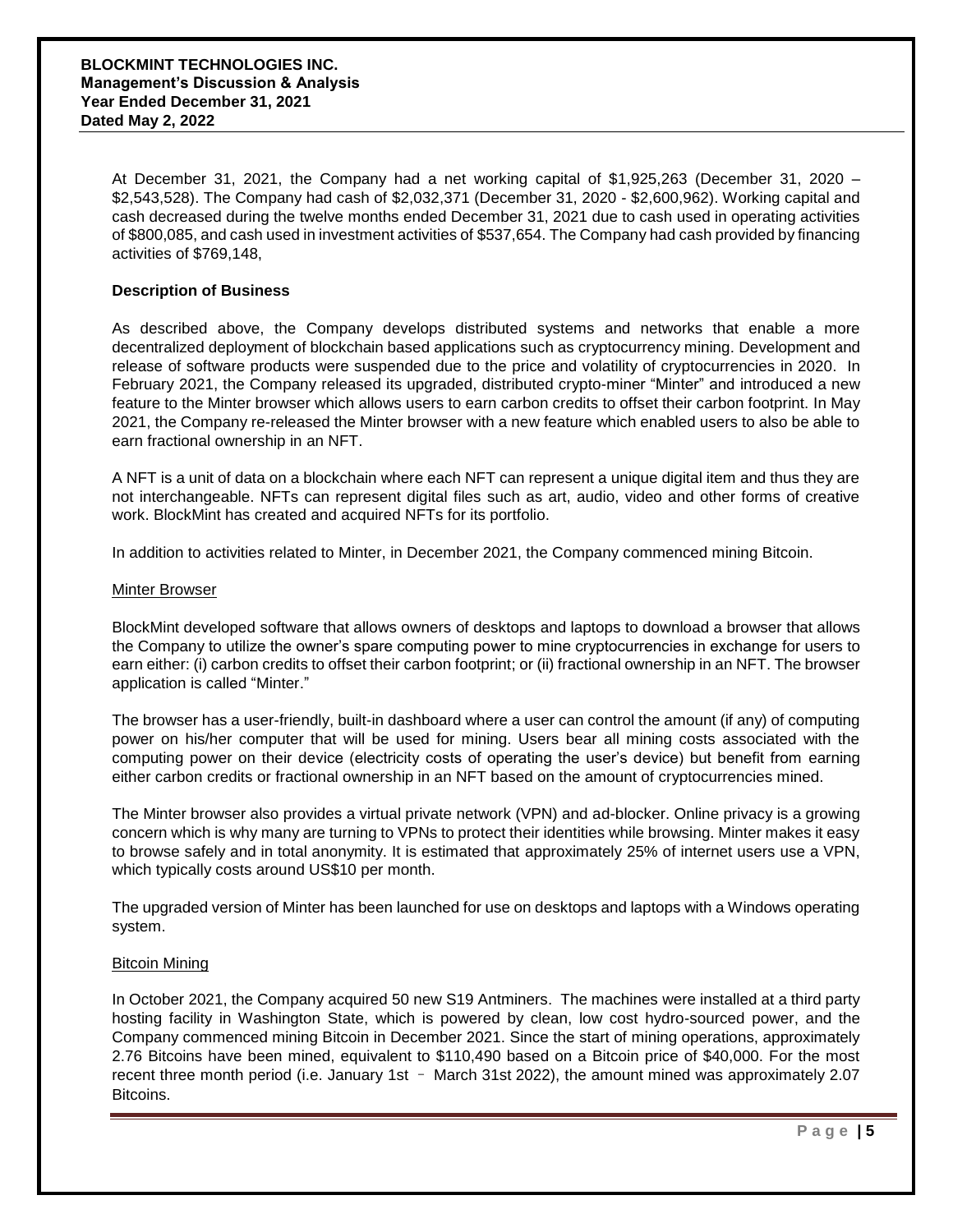### **Trends**

Prices of cryptocurrencies have been extremely volatile since BlockMint-USA first started operations. Specifically, the price of Monero, the cryptocurrency identified by BlockMint-USA to be central to its software products. Consequently, the market for the Company's products has been impacted by this volatility, and the demand for the Company's products is uncertain.

There has been an increase in the prices of several cryptocurrencies since May 2021, which has led to an increased interest in cryptocurrencies and blockchain technologies. As a result, in December 2020, the Company decided to release an updated version of its initial product, the Minter browser, and purchase new S19 Antminers that commenced the mining of bitcoin ("BTC.) in December 2021.

For the graph below Bitcoin is red and Monero is yellow



The most recent trend in global economic activity has been the slow-down caused by the COVID 19 pandemic. The impact of this unprecedented event on the future trading price of cryptocurrencies is unclear, however one possible scenario is that people will turn to cryptocurrencies instead of fiat currencies given the world governments' trend toward printing vast amounts of cash to offset the economic slow-down caused by the virus. The Company can offer no assurance that the price of cryptocurrencies will increase as a result of the pandemic.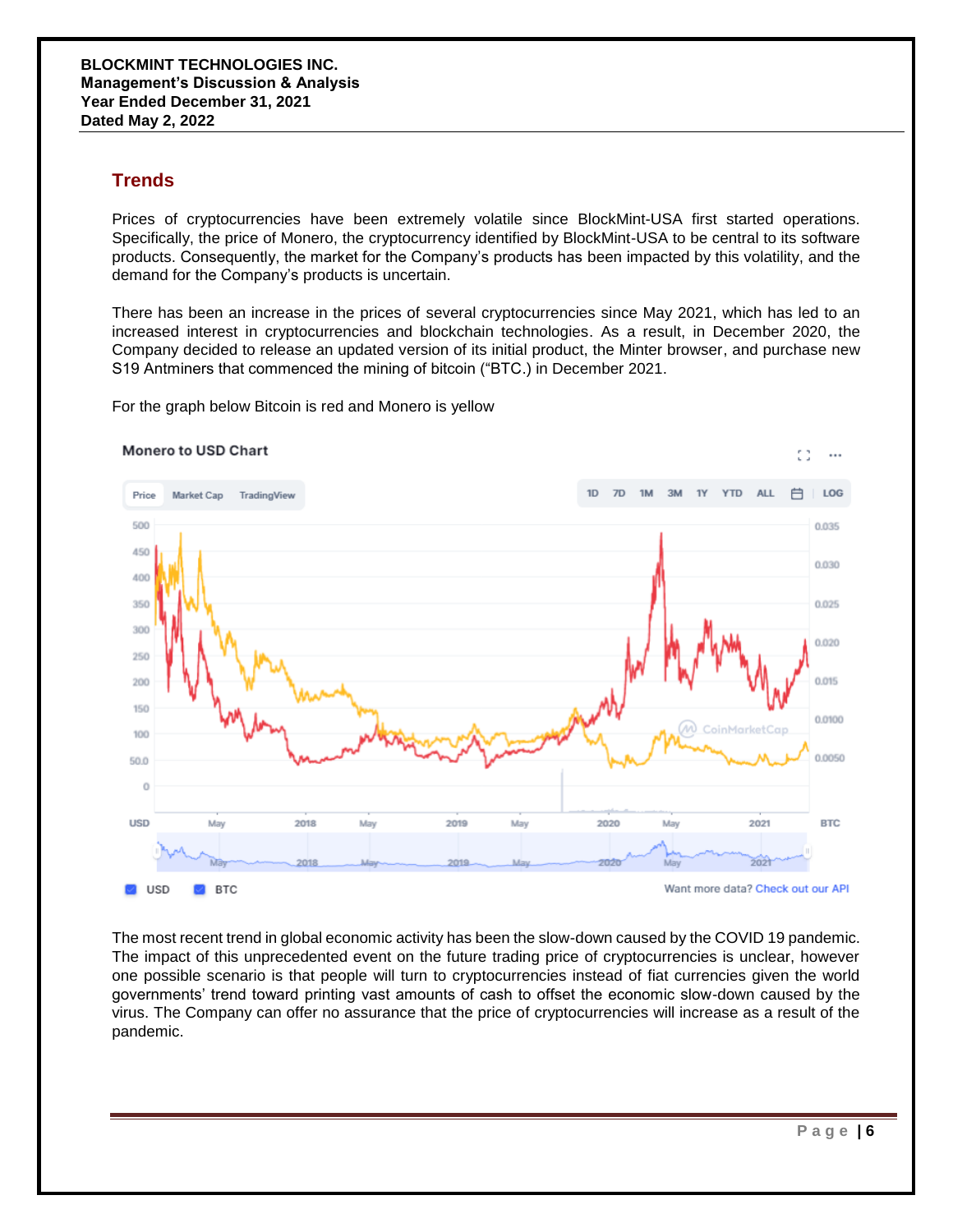Apart from these and the risk factors noted under the heading "Risks and Uncertainties", management is not aware of any other trends, commitments, events or uncertainties that would have a material effect on the Company's business, financial condition or results of operations. See "Risks and Uncertainties" below.

### **Off-Balance-Sheet Arrangements**

As of the date of this filing, the Company does not have any off-balance-sheet arrangements that have, or are reasonably likely to have, a current or future effect on the results of operations or financial condition of the Company, including, and without limitation, such considerations as liquidity and capital resources.

### **Proposed Transactions**

The Company routinely evaluates various business opportunities which could entail direct acquisitions, trades and/or divestitures. In this regard, the Company is currently in discussions with various parties, but no definitive agreements with respect to any proposed transactions have been entered into as of the date of this MD&A. There can be no assurances that any such transactions will be concluded in the future.

### **Selected Annual Information**

The following is selected financial data derived from the audited financial statements of the Company at and for the years ended December 31, 2021, 2020 and 2019.

|                          | Year ended<br>December 31,<br>2021 | Year ended<br>December 31,<br>2020 | Year ended<br>December 31,<br>2019 |
|--------------------------|------------------------------------|------------------------------------|------------------------------------|
| Revenue                  | 33,627                             | Nil                                | Nil                                |
| Net loss                 | 1,126,373                          | 425,833                            | 4,149,064                          |
| Basic and diluted loss   | 0.02                               | 0.01                               | 0.10                               |
|                          | <b>As at December</b><br>31, 2021  | <b>As at December</b><br>31, 2020  | <b>As at December</b><br>31, 2019  |
| Total assets             | 2,760,488                          | 2,605,417                          | 2,986,748                          |
| <b>Total liabilities</b> | 211,277                            | 61,889                             | 24,397                             |

- $\triangleright$  The net loss of \$1,126,373 for the year ended December 31, 2021, consisted primarily of (i) consulting fees of \$383,963; (ii) share-based payments of \$355,100; (iii) director, management fees and salaries of \$155,640; and (iv) business development and promotion of \$145,912.
- $\triangleright$  The net loss of \$425,833 for the year ended December 31, 2020, consisted primarily of: (i) consulting fees of \$211,675; (ii) management fees and salaries of \$100,275; and (iii) professional fees of \$37,670.
- $\triangleright$  The net loss of \$4,149,064 for the year ended December 31, 2019, consisted primarily of: (i) transaction costs associated with BlockMint's change of business and listing on the TSXV of \$3,458,766; (ii) consulting fees of \$221,403; (iii) management fees and salaries of \$207,272; and (iv) office and miscellaneous expenses of \$108,967.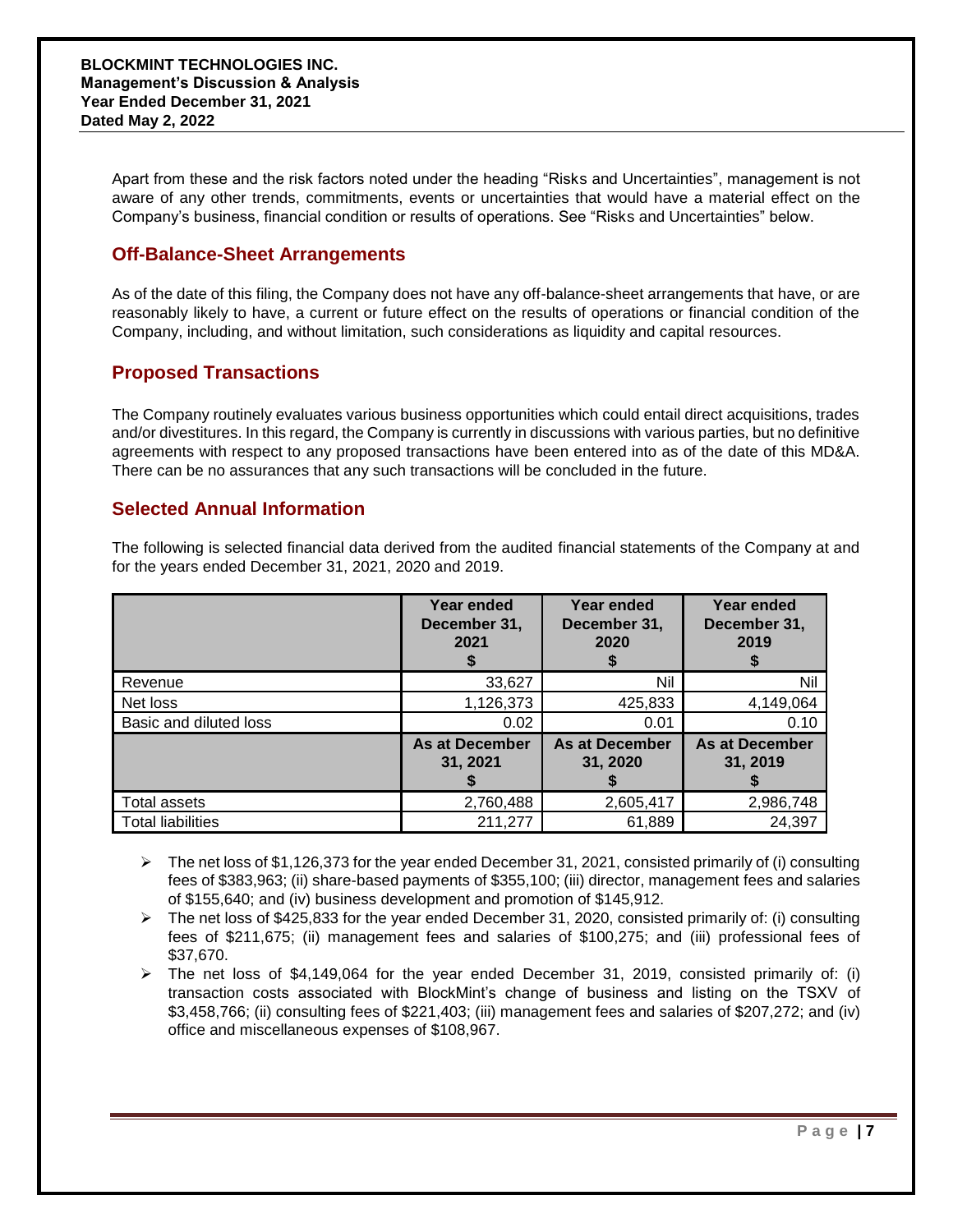### **Summary of Quarterly Information**

A summary of selected financial information of the Company for each of the eight most recently completed quarters is as follows:

|                           | <b>Total</b>           | Loss (Income)        |                                            |                             |
|---------------------------|------------------------|----------------------|--------------------------------------------|-----------------------------|
| <b>Three Months Ended</b> | <b>Revenue</b><br>(\$) | <b>Total</b><br>(\$) | <b>Per Share</b><br>$($ \$) <sup>(1)</sup> | <b>Total Assets</b><br>(\$) |
| December 31, 2021         | 33,627                 | 124,911              | 0.00                                       | 2,760,488                   |
| September 30, 2021        | Nil                    | 218,613              | 0.00                                       | 2,712,388                   |
| June 30, 2021             | Nil                    | 780,962              | 0.02                                       | 2,966,586                   |
| March 31, 2021            | Nil                    | 549,373              | 0.01                                       | 3,238,201                   |
| December 31, 2020         | Nil                    | 96,493               | 0.00                                       | 2,605,417                   |
| September 30, 2020        | Nil                    | 136,654              | 0.00                                       | 2,662,493                   |
| June 30, 2020             | Nil                    | 137,302              | 0.00                                       | 2,777,183                   |
| March 31, 2020            | Nil                    | 55.384               | 0.00                                       | 2,911,084                   |

(1) Per share amounts are rounded to the nearest cent, therefore aggregating quarterly amounts may not reconcile to year-to-date per share amounts.

### **Discussion of Operations**

#### **Three months ended December 31, 2021 compared with three months ended December 31, 2020**

For the three months ended December 31, 2021, BlockMint's net loss was \$124,911 with basic and diluted loss per share of \$0.00. This compares with a net loss of \$96,493 with basic and diluted loss per share of \$0.00 or the three months ended December 31, 2020. The increase in net loss was principally because:

- $\triangleright$  For the three months ended December 31, 2021, the Company recorded revenue from digital currency mined of \$33,627 (December 31, 2020 - \$nil) and depreciation of \$29,127 (December 31, 2020 - \$nil);
- $\triangleright$  For the three months ended December 31, 2021, consulting fees increased due to an increase in fees as the Company searched for opportunities to expand mining capabilities.

#### **Year ended December 31, 2021 compared with year ended December 31, 2020**

For the year ended December 31, 2021, BlockMint's net loss was \$1,126,373 with basic and diluted loss per share of \$0.02. This compares with a net loss of \$425,833 with basic and diluted loss per share of \$0.01 for the year ended December 31, 2020. The increase in net loss was principally because:

- $\triangleright$  For the year ended December 31, 2021, the Company recorded revenue from digital currency mined of \$33,627 (December 31, 2020 - \$nil) and depreciation of \$29,127 (December 31, 2020 - \$nil).
- $\triangleright$  For the year ended December 31, 2021, consulting fees and business development expenses increased due to an increase in fees as the Company searched for various opportunities to expand mining capabilities.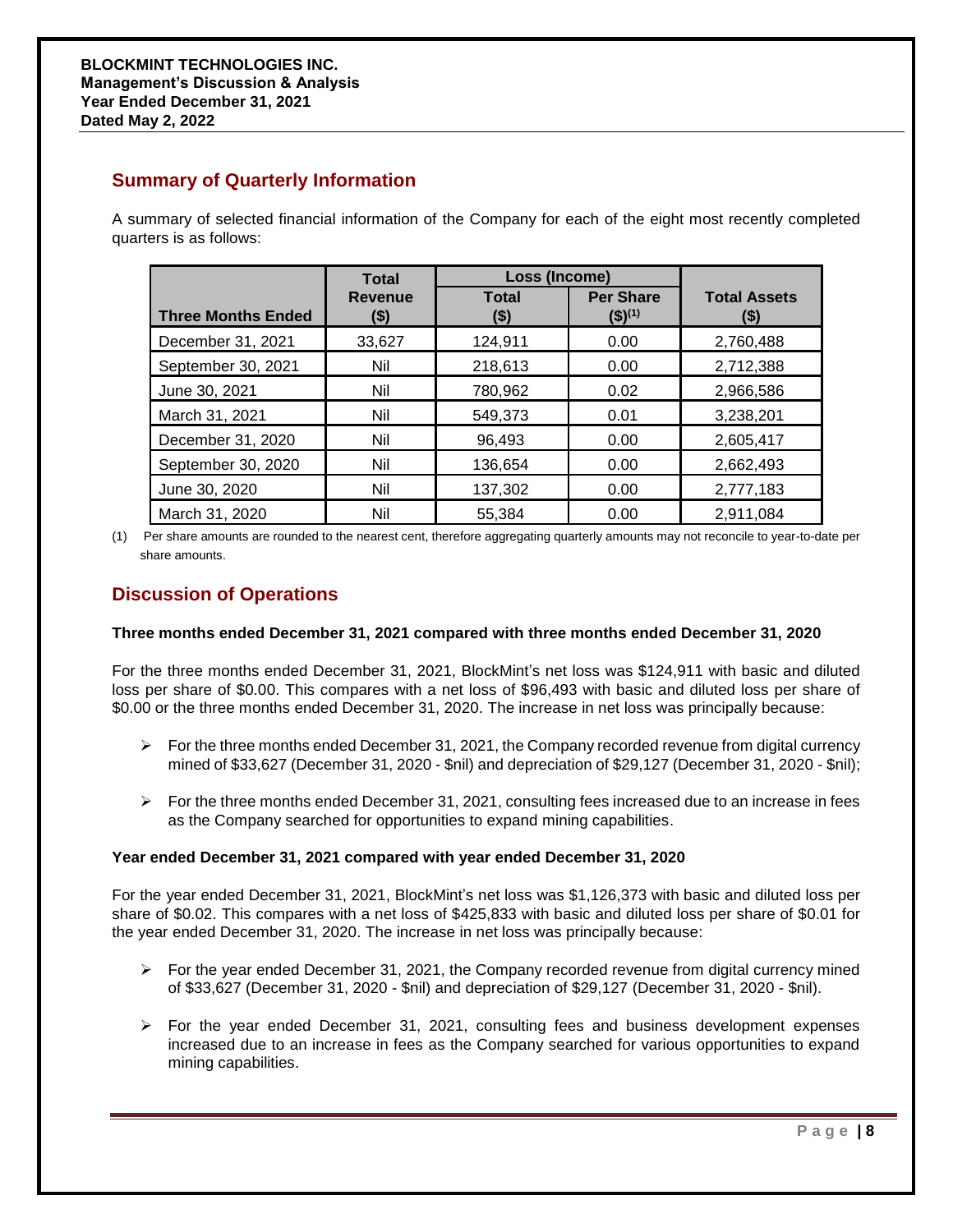$\triangleright$  For the year ended December 31, 2021, the Company recorded a share-based compensation of \$355,100 (December 2020 - \$nil) for the vesting of 1,250,000 options granted to directors, officers and consultants.

#### **Cash Flow**

The Company had cash of \$2,032,371 at December 31, 2021 (December 31, 2020 - \$2,600,962). The change in cash during the year ended December 31, 2021 was primarily due to the cash used in operating and investing activities, offset by cash raised through financing activities from the issuance of common shares.

Cash used in operating activities was \$800,085, for the year ended December 31, 2021. Operating activities were affected by net loss of \$1,126,373 and net changes in non-cash working capital balances due to an increase in receivables and prepaid expenses of \$16,535; digital currency of \$33,627, and a decrease in accounts payable and accrued liabilities of \$11,342. The Company also recorded non-cash adjustment for share-based payment of \$355,100 and depreciation of \$29,127. For the year ended December 31, 2020, cash used in operating activities was \$363,206. Operating activities were affected by a net loss of \$425,833 and the net decrease in non-cash, working capital balances due to a decrease in receivables and prepaid expenses of \$7,102; and an increase in accounts payable and accrued liabilities of \$37,492. The Company also recorded revaluation in digital currency of \$533.

Net cash used by investing activities was \$537,654 during the year ended December 31, 2021 as the Company purchased 50 new S19 Antminers and commenced the mining of Bitcoin. Net cash provided by investing activities was \$nil during the year ended December 31, 2020.

Net cash provided by financing activities was \$776,956 during the year ended December 31, 2021 as the Company closed a non-brokered private placement and issued an aggregate of 3,846,154 common shares at a price of CDN\$0.26 per common share to raise aggregate gross proceeds of CDN\$1,000,000 (\$782,800).

#### **Liquidity and Capital Resources**

The Company's activities have been financed through the completion of equity offerings. There is no assurance that equity capital will be available to the Company in the amounts or at the times desired or on terms that are acceptable to the Company, if at all.

The Company has minimal revenues, and therefore must utilize its current cash reserves, funds obtained from the exercise of warrants and other financing transactions to maintain its capacity to meet ongoing operating activities. As of December 31, 2021, the Company had 1,250,000 stock options outstanding that would raise approximately \$390,000, and 6,650,000 warrants outstanding that would raise approximately \$250,000, if exercised in full; however all of the warrants are subject to the Company meeting certain revenue thresholds so it is not anticipated that they will become exercisable in the next twelve months.

At December 31, 2021, the Company reported cash of \$2,032,371 (December 31, 2020 - \$2,600,962) and a net working capital of \$1,925,263 (December 31, 2020 - \$2,543,528). The net cash on hand as at December 31, 2021, is expected to be sufficient to meet the Company's liquidity requirements in 2022. Currently, the Company's operating expenses are approximately \$50,000 to \$65,000 per month for leasing fees, management fees, month-to-month professional fees, listing expenses and other working expenses. The Company's cash as at December 31, 2021 is expected to be sufficient to satisfy current liabilities and general and administrative costs up to December 31, 2022.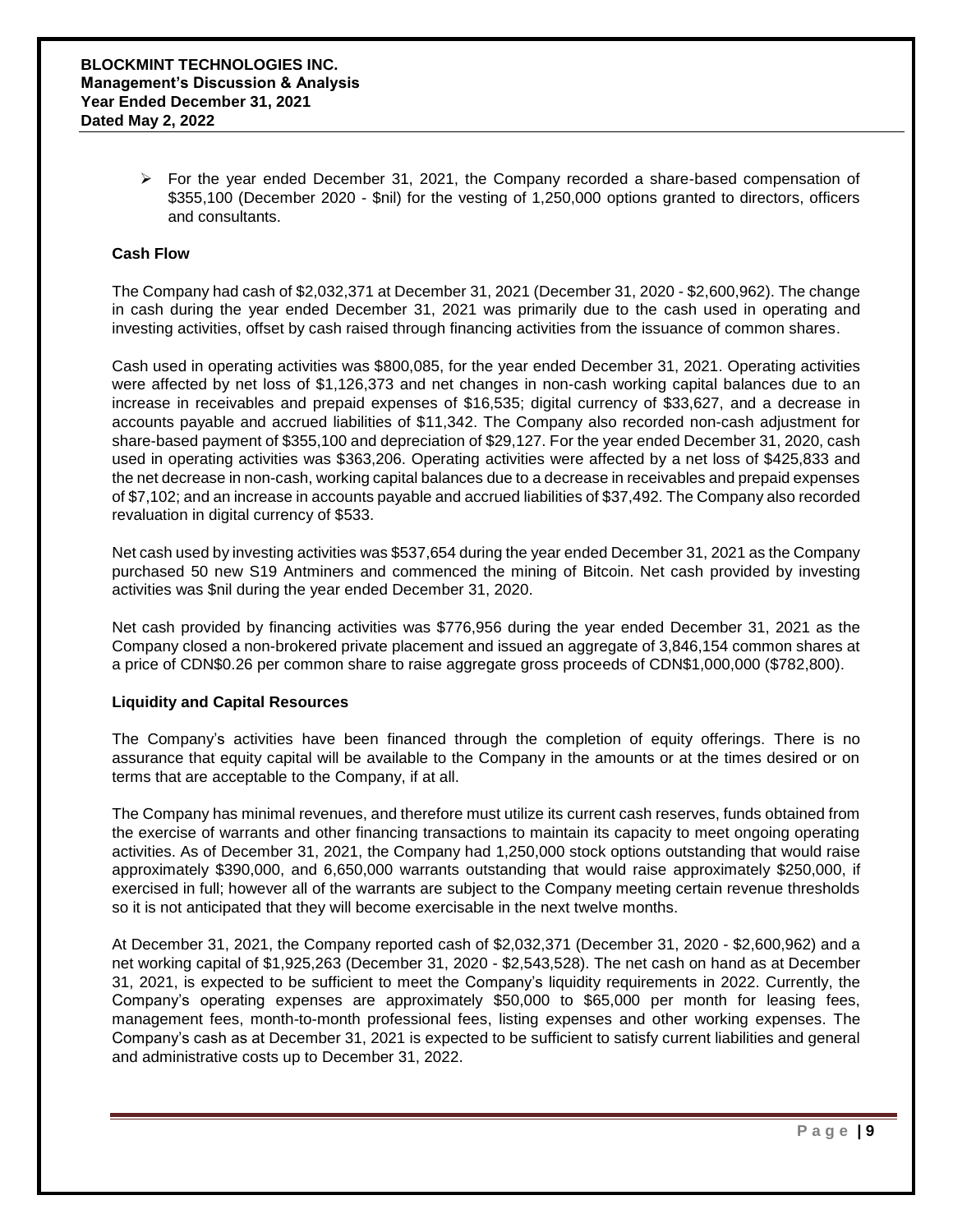In January 2021, the Company closed a private placement for gross proceeds of C\$1,000,000 (\$782,800) in support of the relaunch of Minter and possible acquisition of in-house hardware to mine cryptocurrency.

### **Accounting Pronouncements**

#### **Changes in accounting policy**

There are no other relevant IFRS's or IFRS interpretations that are not yet effective that would be expected to have a material impact on the consolidated financial statements of the Company.

#### **Critical accounting estimates and judgments**

The preparation of the Company's consolidated financial statements requires management to make judgments, estimates and assumptions that affect the reported amounts of assets, liabilities, revenue and expenses, and the disclosure of contingent assets and contingent liabilities at the end of the reporting period. However, uncertainty about these assumptions and estimates could result in outcomes that require a material adjustment to the carrying amount of the asset or liability affected in future periods. The key assumptions concerning the future and other key sources of estimation uncertainty at the reporting date that have a significant risk of causing a material adjustment to the carrying amounts of assets and liabilities within the next fiscal year are described below. The Company based its assumptions and estimates on parameters available when the consolidated financial statements were prepared. Existing circumstances and assumptions about future developments, however, may change due to market changes or events arising beyond the control of the Company. Such changes are reflected in the assumptions when they occur.

#### **Judgments**

Information about critical judgments in applying accounting policies that have the most significant effect on the carrying amounts of assets and liabilities recognized in the consolidated financial statements within the next financial year are discussed below:

#### *Functional currency*

The determination of the Company's functional currency is a key judgment based on the primary economic environment in which each entity of the Company operates. In determining the functional currency, management considers the currency that most faithfully represents the economic effects of events, conditions, future direction and investment opportunities.

#### *Revenue recognition*

There is currently no specific definitive guidance in IFRS for the accounting for the production and mining of digital assets, and therefore management has exercised significant judgment in determining appropriate accounting treatment for the recognition of revenue. In the event authoritative guidance is enacted by the IASB, the Company may be required to change its policies which could result in a change in the Company's financial position and financial performance.

#### **Estimates**

The effect of a change in an accounting estimate is recognized prospectively by including it in profit or loss in the year of the change, if the change affects that year only, or in the year of the change and future years, if the change affects both.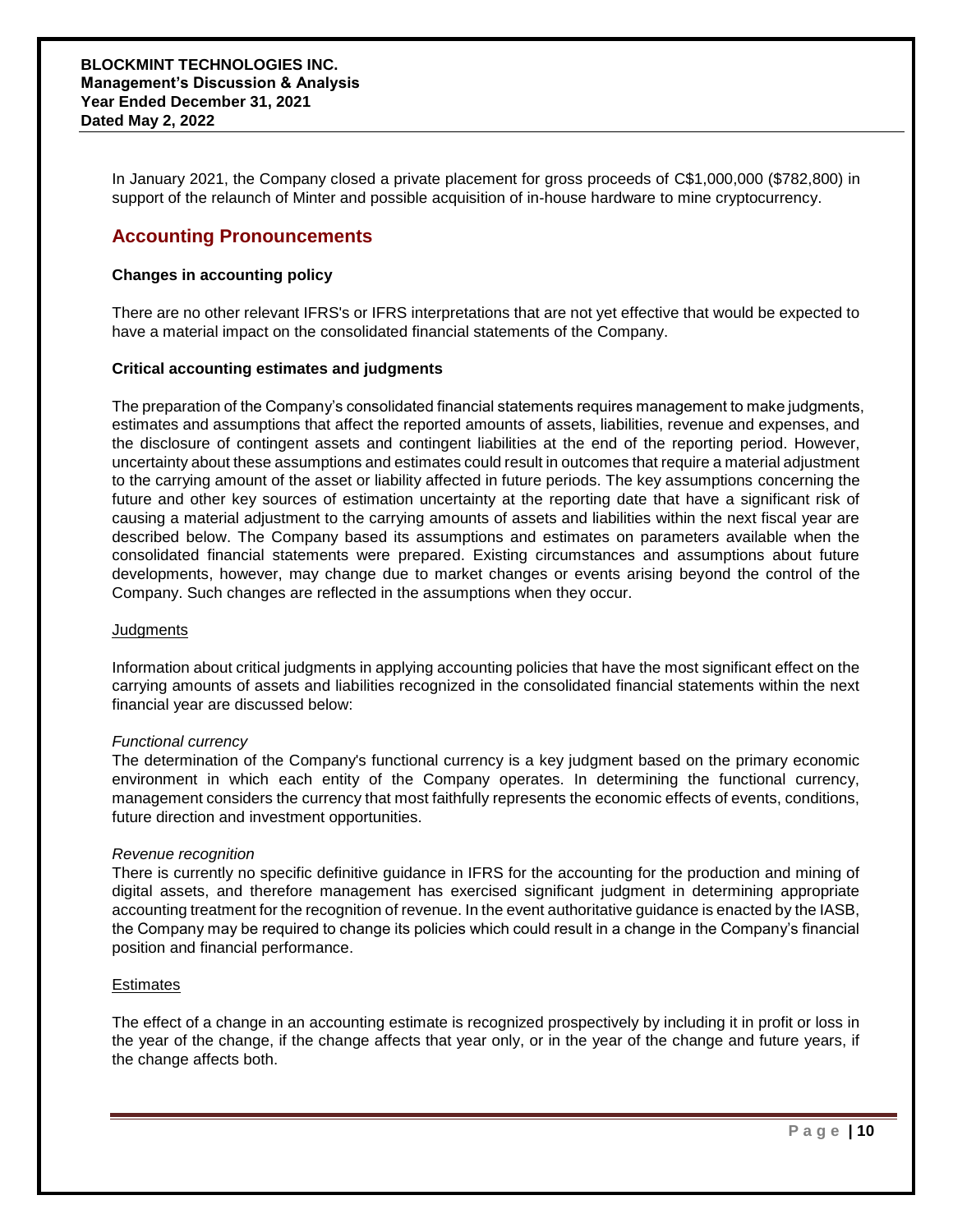The estimates and assumptions that have a significant risk of causing material adjustment to the carrying amounts of assets and liabilities within the next financial year are discussed below:

#### *Useful life of computer and mining equipment*

Management is depreciating mining equipment using a straight-line basis, with a useful life of 2 years. The mining equipment is used to generate Bitcoin. The rate at which the Company generates digital assets and, therefore, consumes the economic benefits of its mining equipment are influenced by several factors including, but not limited to, the following:

- $\triangleright$  The complexity of the mining process which is driven by the algorithms contained within the digital assets open-source software; and
- $\triangleright$  Technological obsolescence reflecting rapid development in the mining machines such that more recently developed hardware is more economically efficient to run in terms of digital assets mined as a function of operating costs, primarily power costs (i.e., the speed of mining machines evolution in the industry) is such that later mining machine models generally have faster processing capacity combined with lower operating costs and a lower cost of purchase.

Based on the Company and the industry's limited history to date, management is limited by the market data available. Furthermore, the data available also includes data derived from the use of economic modelling to forecast future digital assets and the assumptions included in such forecasts, including digital asset's price and network difficulty, and derived from management's assumptions which are inherently judgmental. Based on current data available, management has determined that the straight-line method of depreciation best reflects the current expected useful life of mining equipment. Management will review their estimates at each reporting date and will revise such estimates as and when data become available. Management will review the appropriateness of its assumption related to residual value at each reporting date.

#### *Share-based payments and non-monetary transactions*

Estimating fair value for share based payments and granted stock options and warrants requires determining the most appropriate valuation model which is dependent on the terms and conditions of the issuance. These estimates also require determining the most appropriate inputs to the valuation model, including the expected life of the option or warrant, volatility, dividend yield, and rate of forfeitures and making assumptions about them.

#### **Capital Risk Management**

The Company manages its capital with the following objectives:

- to ensure sufficient financial flexibility to achieve the ongoing business objectives including funding of future growth opportunities; and
- to maximize shareholder return through enhancing the share value.

The Company monitors its capital structure and makes adjustments according to market conditions in an effort to meet its objectives given the current outlook of the business and financial markets in general. The Company may manage its capital structure by issuing new shares, debt financing or adjusting spending. The capital structure is reviewed by management and the Board of Directors on an ongoing basis.

The Company considers its capital structure to consist of equity, which at December 31, 2021 totaled \$2,549,211 (December 31, 2020 - \$2,543,528). The Company reviews its working capital and forecasts its future cash flows based on operating expenditures and investing and financing activities.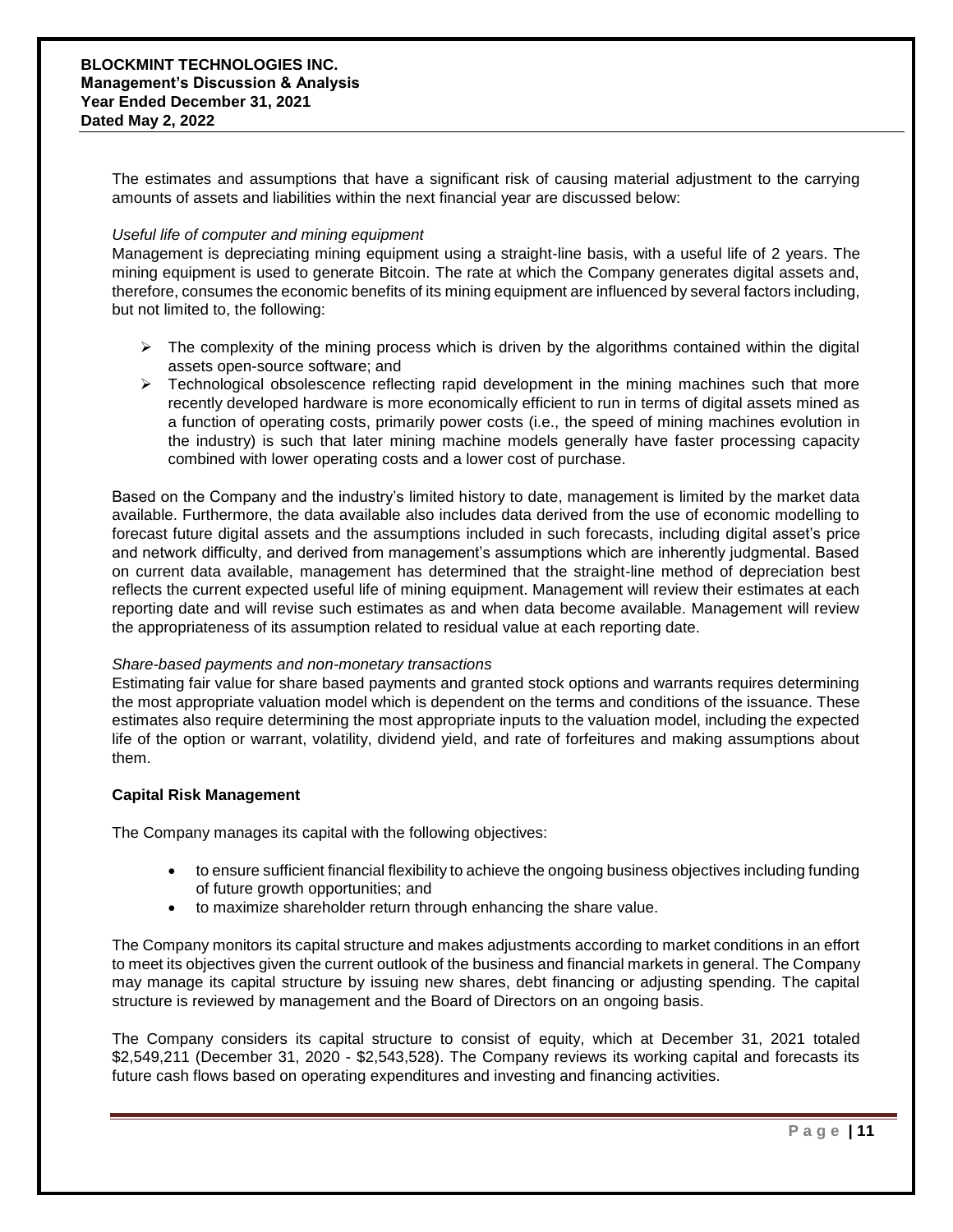#### **Financial Risk Management**

#### Fair value hierarchy

IFRS 13 establishes a fair value hierarchy that prioritizes the inputs to valuation techniques used to measure fair value as follows:

- Level 1 Value based on unadjusted quoted prices in active markets for identical assets or liabilities;
- Level 2 Valuation techniques based on inputs other than quoted prices that are observable for assets or liabilities, either directly (i.e. as prices) or indirectly (i.e. derived from prices); and
- Level 3 Valuation techniques using inputs for assets or liabilities that are not based on observable market data (unobservable inputs).

The Company is exposed through its operations to the following financial risks:

- Market Risk
- **•** Liquidity Risk
- Credit Risk

#### Market risk

Market risk is the risk that the fair value of future cash flows of a financial instrument will fluctuate because of changes in market prices. Market risk is comprised of four types of risk: currency risk, interest rate risk, cryptocurrency risk and other price risk. It is management's opinion that the Company is not exposed to significant other price risk.

#### *Currency risk*

As at December 31, 2021, a portion of the Company's financial assets are held in Canadian dollars (CAD). The Company's objective in managing its currency risk is to minimize its net exposure to foreign currency cash flows by transacting, to the greatest extent possible, with third parties in USD. The Company does not currently use foreign exchange contracts to hedge its exposure of its foreign currency cash flows as management has determined that this risk is not significant at this point in time. The following CAD amounts are presented in USD to demonstrate the effect on profit or loss of changes in foreign exchange rates:

|                                                  | <b>December 31, 2021</b> | <b>December 31, 2020</b> |
|--------------------------------------------------|--------------------------|--------------------------|
| Cash held in CAD                                 | \$828,413                | 258,196                  |
| Cash value in USD                                | \$653,452                | 202,787                  |
|                                                  |                          |                          |
| Accounts receivable and other receivables in CAD | \$11,714                 | 4,399                    |
| Accounts receivable and other receivables in USD | \$9,240                  | 3,455                    |
|                                                  |                          |                          |
| Accounts payable and accruals in CAD             | (\$12,836)               | (49,281)                 |
| Accounts payable and accruals in USD             | (\$10, 125)              | (38,705)                 |
|                                                  |                          |                          |
| Effect of +/- 10% change in exchange rate        | 64,333                   | 16,408                   |

#### *Interest rate risk*

Interest rate risk is the risk that fair values or future cash flows will fluctuate as a result of changes in market interest rates. The Company does not have any interest bearing borrowings. Interest rate risk is limited to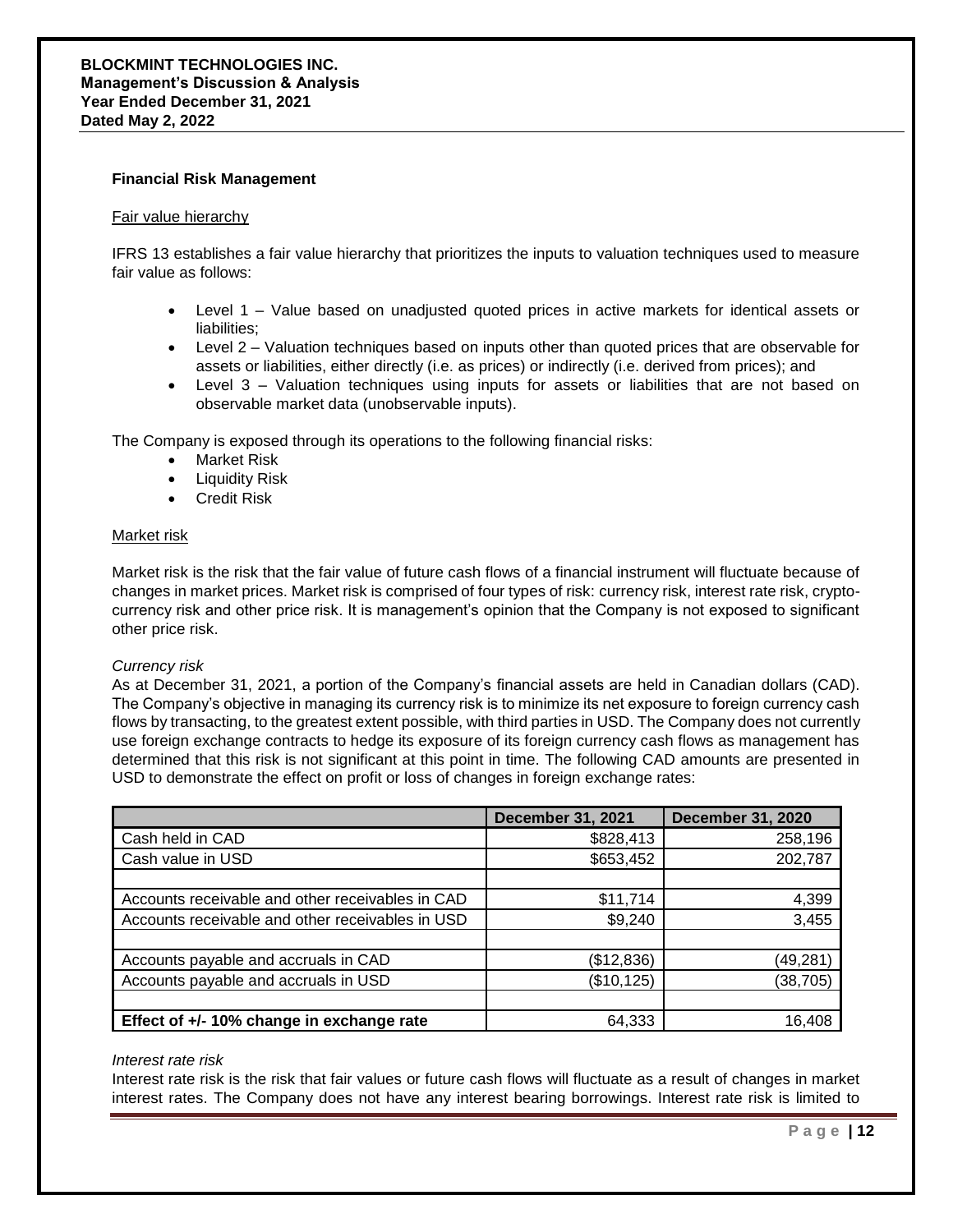potential decreases on the interest rate offered on cash held with chartered financial institutions. Sensitivity to a plus or minus 1% change in the interest rates would have no significant impact on profit or loss.

#### Liquidity risk

Liquidity risk is the risk that the Company will encounter difficulty in meeting its financial obligations as they become due. The Company's objective is to ensure that it will have sufficient cash to allow it to meet its liabilities when they become due without incurring significant losses or risking damage to the Company's reputation. Managing liquidity is affected by the degree of certainty in cash flow projections.

At December 31, 2021, the Company had a cash balance of \$2,032,371 and current liabilities of \$128,455. The Company currently settles its financial obligations out of cash. The ability to do this relies on the Company commencing profitable operations and / or raising additional equity in excess of anticipated cash needs.

The following is a summary of the Company's material contractual obligations (representing undiscounted contractual cash flows):

|                                             | Due within |          |       |              |           |
|---------------------------------------------|------------|----------|-------|--------------|-----------|
|                                             | vear       | 2 Years  | Years | Over 4 Years | Total     |
| Accounts payable and<br>accrued liabilities | \$50,547   | \$Nil    | \$Nil | \$Nil        | \$50,547  |
| Lease liability                             | \$129,000  | \$53,750 | \$Nil | \$Nil        | \$182,750 |

#### Credit risk

Credit risk is the risk of financial loss to the Company if a customer or a counterparty to a financial instrument fails to meet its contractual obligations. The Company is exposed to credit risk on its cash. The maximum credit risk represented by the Company's financial assets is represented by their carrying amounts. Concentration of credit risk exists with respect to the Company's cash as substantially the entire amount is held at one major financial institution. Credit risk on cash is minimized by depositing with only reputable financial institutions

### **Share Capital**

As of the date of this MD&A, the Company had 48,242,605 issued and outstanding common shares.

Warrants outstanding for the Company at the date of this MD&A were as follows:

| <b>Warrants</b> | <b>Expiry Date</b> | <b>Exercise Price</b> |
|-----------------|--------------------|-----------------------|
| 6.650.000       | February 1, 2023   | CDN \$0.05            |

Options outstanding for the Company at the date of this MD&A were as follows:

| Warrants  | <b>Expiry Date</b> | <b>Exercise Price</b> |
|-----------|--------------------|-----------------------|
| 1.250.000 | February 11, 2026  | CDN \$0.40            |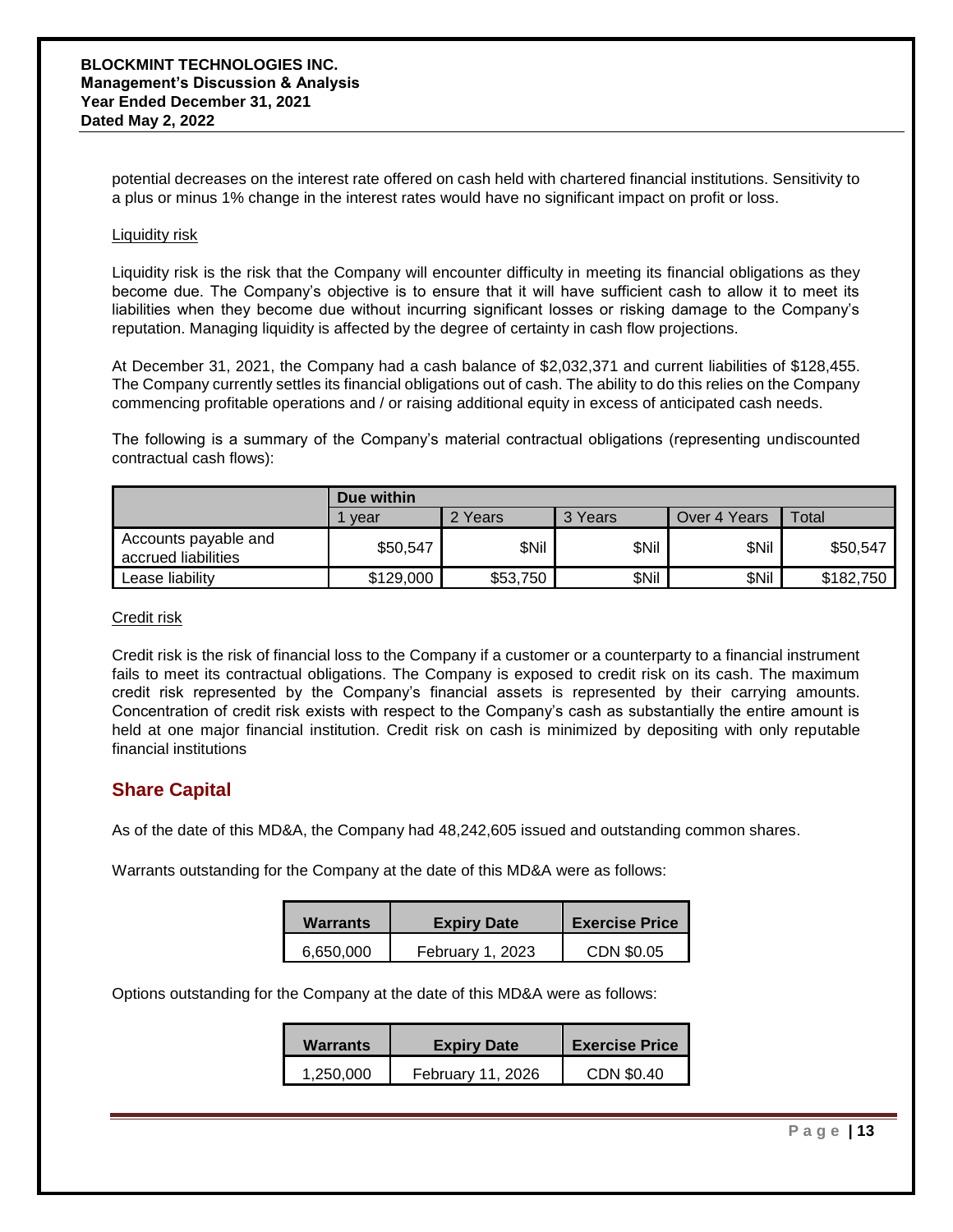### **Related Party Transactions**

Related parties include the Board of Directors and officers of the Company, close family members and enterprises that are controlled by these individuals as well as certain persons performing similar functions. Related party transactions conducted in the normal course of operations are measured at the amount established and agreed to by the related parties.

(a) The Company entered into the following transactions with related parties:

|                                                         | <b>Year Ended</b><br>December 31, |              |
|---------------------------------------------------------|-----------------------------------|--------------|
| <b>Names</b>                                            | 2021<br>(\$)                      | 2020<br>(\$) |
| Owen Bird Law Corporation (1)                           | 15,331                            | 3,570        |
| Bayswater Consulting Ltd. (Bayswater) (2)               | 9.571                             | 8,924        |
| Marrelli Support Services Inc. ("Marrelli Support") (3) | 41,265                            | 42,340       |
|                                                         |                                   |              |

- 1) For the year ended December 31, 2021, the Company expensed \$15,331, (year ended December 31, 2020 - \$3,570) for legal services to Owen Bird Law Corporation, a legal firm of which Jeff Lightfoot, a director, is a shareholder. As at December 31, 2021, \$8,587 (December 31, 2020 - \$1,472) was payable to this party and the amount is included in accounts payable and accrued liabilities.
- 2) For the year ended December 31, 2021, the Company expensed \$9,571(year ended December 31, 2020 - \$8,924) to a private company controlled by Erin Walmesley, the Company's corporate secretary, for corporate services.
- 3) For the year ended December 31, 2021, the Company expensed \$41,265, (year ended December 31, 2020 - \$42,340) to Marrelli Support Services Inc. ("Marrelli") for: Victor Hugo to act as the Chief Financial Officer of the Company; and for bookkeeping services. Victor Hugo is an employee of Marrelli. These services were incurred in the normal course of operations for general accounting and financial reporting matters. As at December 31, 2021, Marrelli was owed \$7,383 (December 31, 2020 - \$9,722), and the amount is included in accounts payable and accrued liabilities.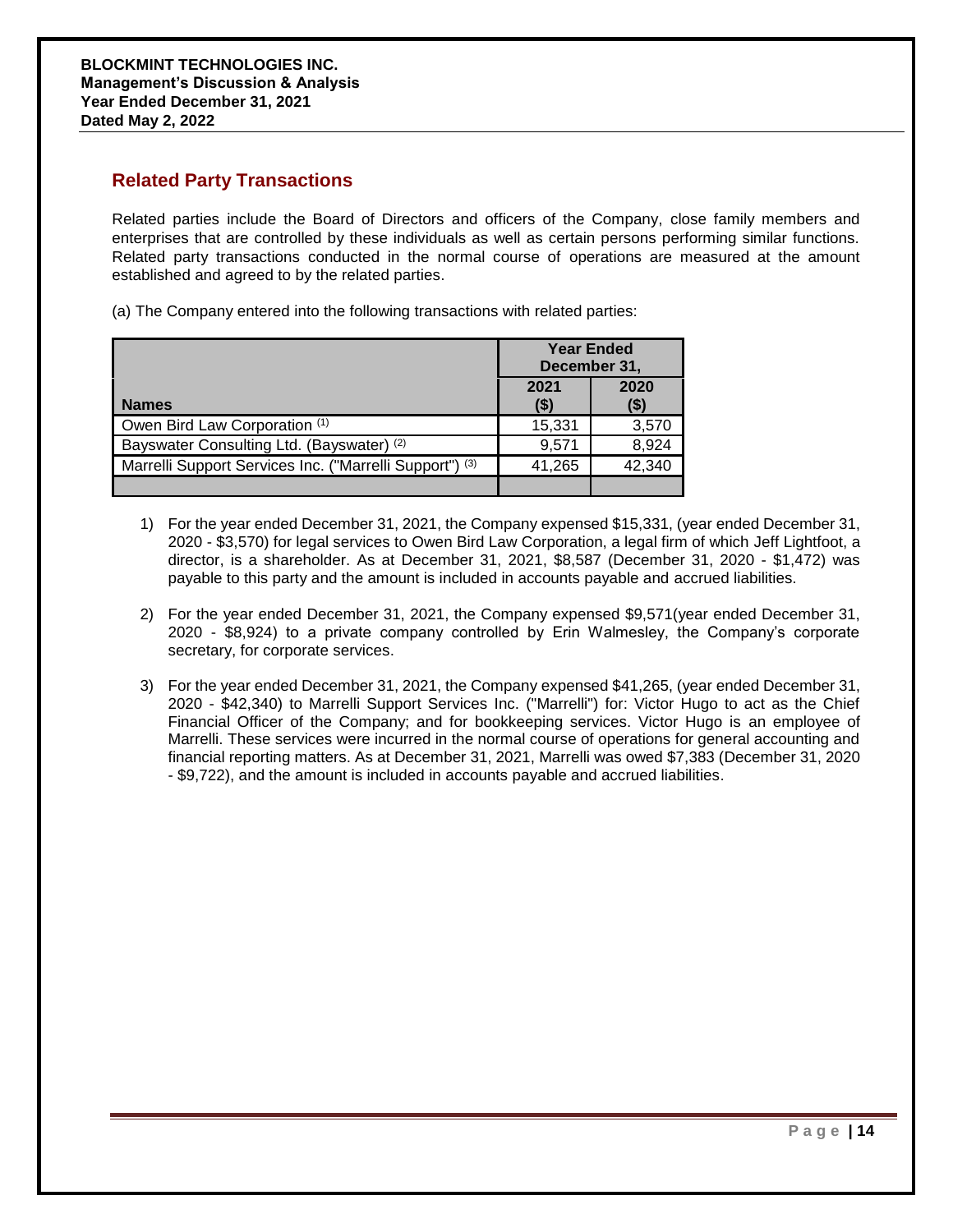#### **BLOCKMINT TECHNOLOGIES INC. Management's Discussion & Analysis Year Ended December 31, 2021 Dated May 2, 2022**

(b) Remuneration of directors and key management personnel, other than consulting and professional fees, of the Company was as follows:

|                                        |                   | Share-based<br><b>Salaries and wages</b><br>payments |                 | <b>Total</b>                      |                 |                                   |
|----------------------------------------|-------------------|------------------------------------------------------|-----------------|-----------------------------------|-----------------|-----------------------------------|
|                                        | <b>Year Ended</b> | December 31,                                         |                 | <b>Year Ended</b><br>December 31, |                 | <b>Year Ended</b><br>December 31, |
| <b>Name</b>                            | 2021<br>$($ \$)   | 2020<br>$($ \$)                                      | 2021<br>$($ \$) | 2020<br>$($ \$)                   | 2021<br>$($ \$) | 2020<br>\$)                       |
| Nelson Ijih, CEO / CIO                 | 120,000           | 36,000                                               | Nil             | Nil                               | 120,000         | 36,000                            |
| Daniel Beck, former COO                | 6,000             | 36,000                                               | Nil             | Nil                               | 6,000           | 36,000                            |
| Jeff Lightfoot, Director               | 9,880             | 9,425                                                | 42,612          | Nil                               | 52,492          | 9,425                             |
| David Patterson, Director              | 9,880             | 9,425                                                | 42,612          | Nil                               | 52,492          | 9,425                             |
| Colin Watt, Director                   | 9,880             | 9,425                                                | 42,612          | Nil                               | 52,492          | 9,425                             |
| Erin Walmesley, Corporate<br>Secretary | Nil               | Nil                                                  | 21,306          | Nil                               | 21,306          | Nil                               |
| Victor Hugo, CFO                       | Nil               | Nil                                                  | 21,306          | Nil                               | 21,306          | Nil                               |
| <b>Total</b>                           | 125,640           | 100,275                                              | 170,448         | <b>Nil</b>                        | 326,088         | 100,275                           |

### **Risks and Uncertainties**

An investment in the securities of the Company is highly speculative and involves numerous and significant risks. Such investment should be undertaken only by investors whose financial resources are sufficient to enable them to assume these risks and who have no need for immediate liquidity in their investment. Prospective investors should carefully consider the risk factors that have affected, and which in the future are reasonably expected to affect, the Company and its financial position. Please refer to the section entitled "Risk Factors" in the Company's Filing Statement of December 28, 2018, available on SEDAR at **www.sedar.com**.

### There are risks to the Bitcoin networks

The open-source structure of the Bitcoin and any other crypto assets' network protocol means that the core developers of the networks and other contributors are generally not directly compensated for their contributions in maintaining and developing the network protocol. A failure to properly monitor and upgrade any of the network protocols could damage the network. In addition, the governance behind such networks is generally considered to be decentralized (meaning, not within the control of centralized parties) and any governance failures may also cause damage to the network.

The Company's crypto asset inventory may be exposed to cybersecurity threats and hacks

As with any other computer code, flaws in the crypto assets' source codes and keys have been exposed by certain malicious actors. Several errors and defects have been found and corrected, including those that disabled some functionality for users and exposed users' information. Although discovery of flaws in or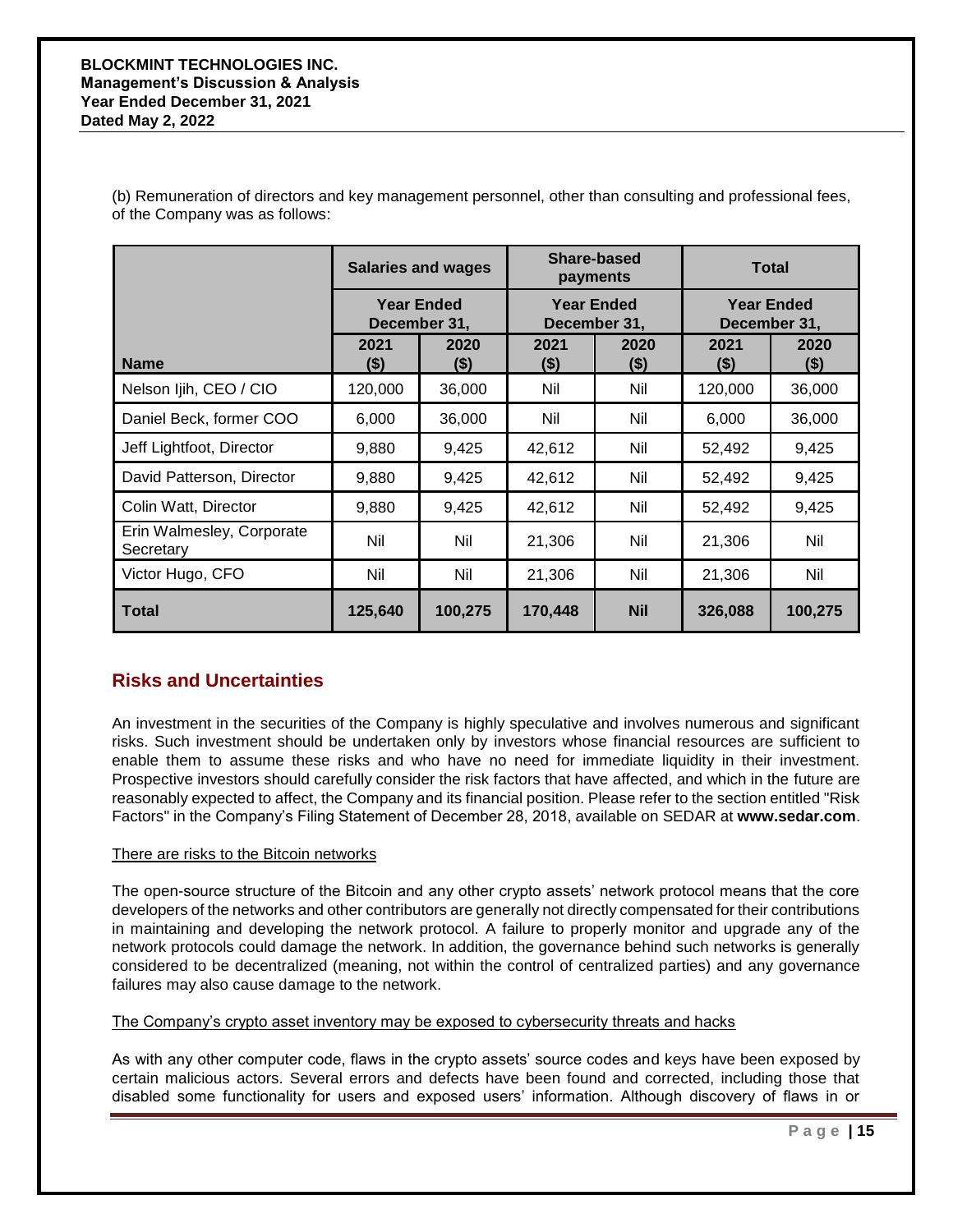exploitations of the source code that allow malicious actors to take or create money have historically occurred somewhat regularly, more recently, they have been becoming relatively rarer.

There is a risk that some or all of the Company's coins could be lost or stolen. Access to the Company's coins could also be restricted by cybercrime (such as a denial of service ("DDoS") attack) against a service at which the Company maintains a hosted online wallet. Any of these events may adversely affect the operations of the Company and, consequently, its investments and profitability.

The loss or destruction of a private key required to access the Company's digital wallets may be irreversible. The Company's loss of access to its private keys or its experience of a data loss relating to the Company's digital wallets could adversely affect its investments.

Compared with traditional and existing centralized financial systems, the financial system of crypto assets is relatively new and has only limited history. Online crypto asset exchanges and trades therein operate with comparatively little regulation and are particularly liable to platform failures and fraudulent activities, which may have an effect on underlying prices of crypto assets. In fact, many of the largest online crypto asset exchanges have been compromised by hackers. Furthermore, in certain decentralized protocols, it may be difficult or impossible to verify the identity of a transaction counterparty necessary to comply with any applicable anti-money laundering, countering the financing of terrorism, or sanctions regulations or controls.

Regulatory changes or actions may alter the nature of an investment in the Company or restrict the business of the Company and the use of crypto assets in a manner that adversely affects the Company's operations

As crypto assets have grown in both popularity and market size, governments around the world have reacted differently to crypto assets with certain governments deeming them illegal, while others have allowed their use and trade (with or without additional regulatory requirements). On-going and future regulatory actions or requirements may alter, perhaps to a materially adverse extent, the ability of the Company to continue to operate.

The effect of any future regulatory change on the Company or any crypto assets that the Company may mine is impossible to predict, but such change could be substantial and adverse to the Company.

Governments may in the future curtail or outlaw the acquisition, use or redemption of crypto assets or the activity of mining crypto assets. Ownership of, holding, mining or trading in crypto assets may also be considered illegal and subject to sanction, or subject to heightened regulatory requirements. Governments may in the future take regulatory actions that may increase the cost and/or subject crypto asset companies (including mining companies, such as the Company) to additional regulation, or prohibit or severely restrict the right to acquire, own, hold, sell, mine, use or trade crypto assets or to exchange crypto assets for fiat currency. By extension, similar actions by governments, may result in the restriction of the acquisition, ownership, holding, selling, use or trading in the common shares of the Company. Such a restriction could result in the Company liquidating its Bitcoin or other crypto asset inventory at unfavorable prices and may adversely affect the Company's shareholders.

#### The value of crypto assets may be subject to volatility and momentum pricing risk

Digital asset prices are highly volatile, can fluctuate substantially and are affected by numerous factors beyond the Company's control. Various forces including global supply and demand, interest rates, exchange rates, inflation or deflation, and global political, regulatory and economic conditions affect crypto assets. The profitability of the Company is directly related to the current and future market price of crypto currencies; in addition, the Company may not be able to liquidate its inventory of digital assets at its desired price if required.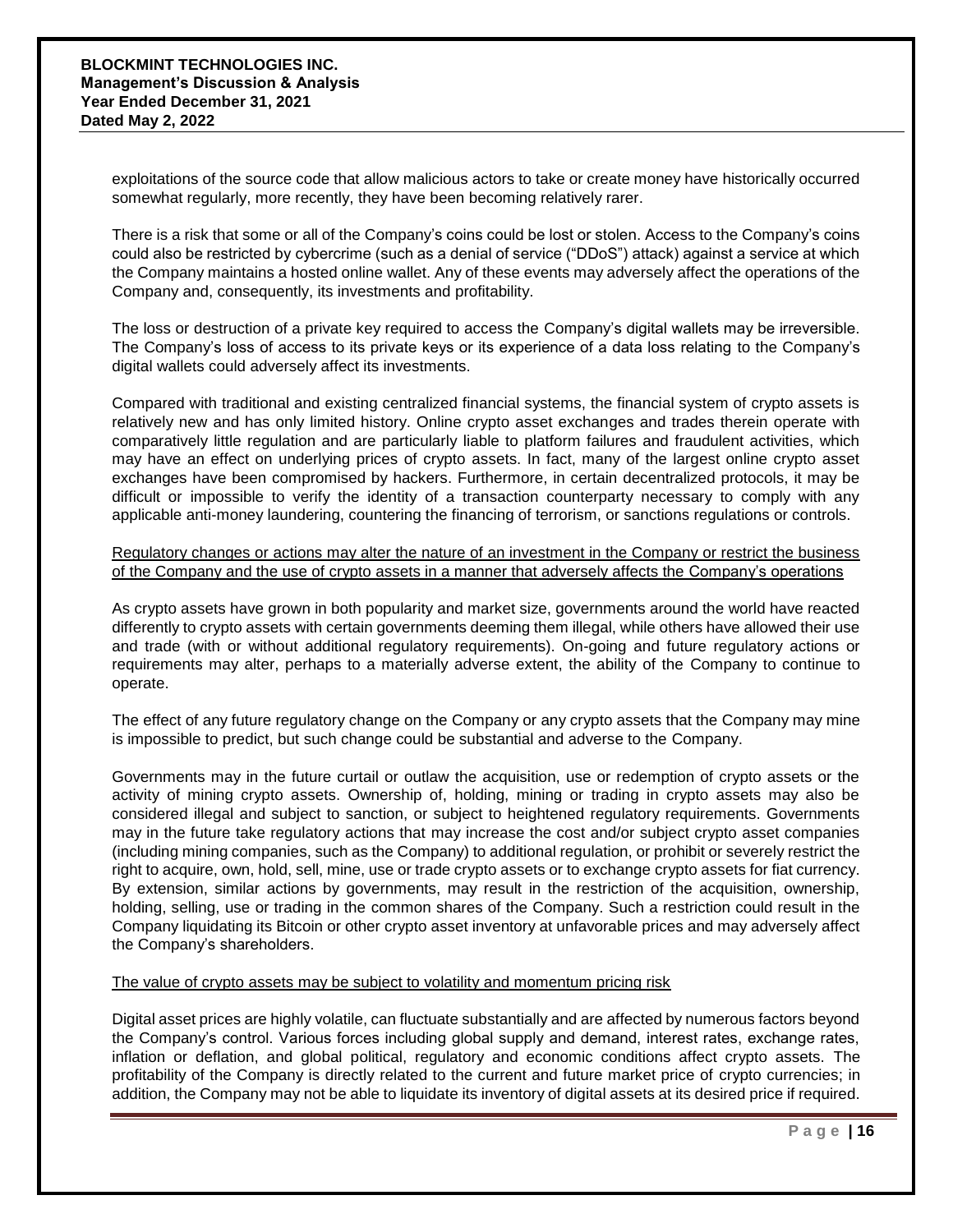A rapid decline in the market price for Bitcoin or any other crypto assets could negatively impact the Company's future operations. The Company has not hedged the conversion of any of its sales of Bitcoin. Bitcoin have a limited history and the fair value historically has been volatile. Historical performance of Bitcoin is not indicative of its future price performance.

Crypto assets' market prices are determined primarily using data from various exchanges, over-the-counter markets, and derivative platforms. Momentum pricing may have resulted, and may continue to result, in speculation regarding future appreciation in the value of crypto assets, inflating and making their market prices more volatile. As a result, they may be more likely to fluctuate in value due to changing investor confidence in future appreciation (or depreciation) in their market prices, which could adversely affect the value of the Company's crypto asset inventory and thereby affect the Company's shareholders.

If crypto assets' prices should decline and remain at low market levels for a sustained period while network difficulty does not decrease proportionally, the Company could determine that it is not economically feasible to continue activities.

To the extent that other vehicles investing in coins or tracking crypto asset markets form and come to represent a significant proportion of the demand for coins, large redemptions of the securities of those vehicles and the subsequent sale of coins by such vehicles could negatively affect crypto asset prices and therefore affect the value of the inventory held by the Company.

#### There is risk to Bitcoin halving

The current global Bitcoin network rewards miners 6.25 Bitcoin per block, which is approximately 900 Bitcoin per day. The next halving is expected to occur at some point in the year 2024. This halving may have a potential impact on the Company's profitability at the reward level of 3.125 coins. Based on the fundamentals of Bitcoin mining and historical data on Bitcoin prices and the network difficulty rate after a halving event, it is unlikely that the network difficulty rate and price would remain at the current level when the Bitcoin rewards per block are halved. The Company believes that although the halving would reduce the block reward by 50%, other market factors such as the network difficulty rate, mining fees and the price of Bitcoin would change to offset the impact of the halving sufficiently for the Company to maintain profitability. Nevertheless, there is a risk that a future halving will render the Company unprofitable and unable to continue as a going concern.

#### Crypto asset trading platforms are relatively new and under heightened regulatory scrutiny and may be exposed to regulatory risk, fraud and failure

To the extent that crypto asset trading platforms (often referred to as "crypto asset exchanges") are involved in fraud, are subject to enforcement prosecution for failure to adhere to regulatory requirements, or experience security failures or other operational issues, this could result in a reduction in prices of crypto assets.

Crypto assets' market prices depend, directly or indirectly, on the prices set on these platforms and other venues, which are new and under heightened regulatory scrutiny. During the past three years, a number of crypto asset trading platforms have been closed or the subject of prosecution due to fraud, the failure to adhere to regulatory requirements, business failure or security breaches. In many of these instances, the customers of these closed platforms are not compensated or made whole for the partial or complete losses of their account balances. While smaller platforms are less likely to have the infrastructure and capitalization that provide larger platforms with additional stability, larger platforms may be more likely to be appealing targets for hackers and "malware" (i.e., software used or programmed by attackers to disrupt computer operation, gather sensitive information or gain access to private computer systems) and may be more likely to be targets of regulatory enforcement action. Such actions may adversely affect the Company, not only due to its effect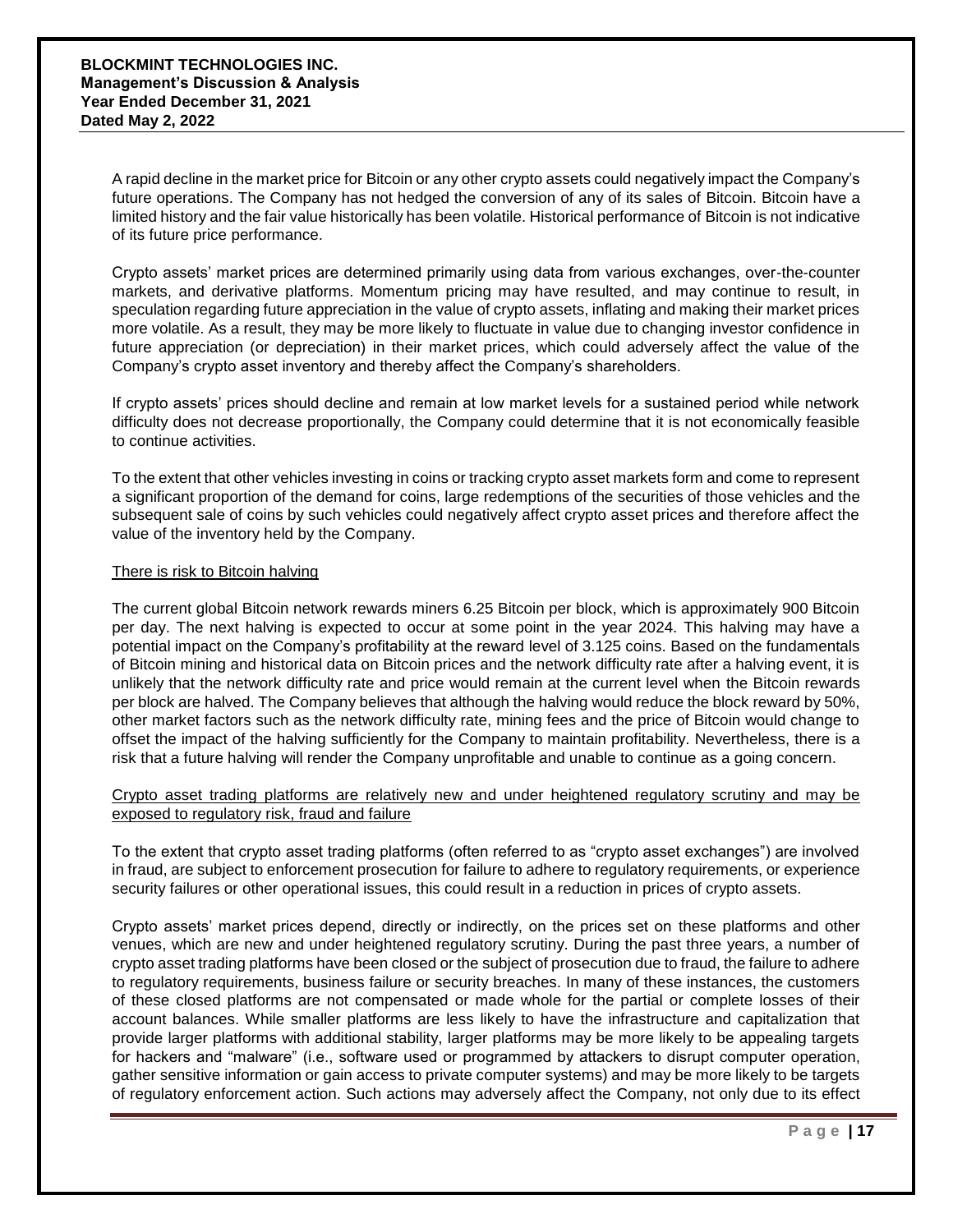on the price of various crypto assets, but because the Company's crypto assets may be custodied at various crypto platforms or venues from time to time.

#### Malicious actors or botnet obtaining control of more than 50% of the processing power on the Bitcoin Network

If a malicious actor or botnet (a volunteer or hacked collection of computers controlled by networked software coordinating the actions of the computers) obtains a majority of the processing power dedicated to mining on the Bitcoin Network, it may be able to alter the Blockchain on which the Bitcoin Network and most Bitcoin transactions rely by constructing fraudulent blocks or preventing certain transactions from completing in a timely manner, or at all. The malicious actor or botnet could control, exclude or modify the ordering of transactions, though it could not generate new Bitcoins or transactions using such control. The malicious actor could "double-spend" its own Bitcoins (i.e., spend the same Bitcoins in more than one transaction) and prevent the confirmation of other users' transactions for so long as it maintains control. To the extent that such malicious actor or botnet did not yield its control of the processing power on the Bitcoin Network or the Bitcoin community did not reject the fraudulent blocks as malicious, reversing any changes made to the Blockchain may not be possible. Although there are no known reports of malicious activity or control of the Blockchain achieved through controlling over 50% of the processing power on the network, it is believed that certain mining pools may have exceeded the 50% threshold. The possible crossing of the 50% threshold indicates a greater risk that a single mining pool could exert authority over the validation of Bitcoin transactions. To the extent that the Bitcoin ecosystem, including developers and administrators of mining pools, do not act to ensure greater decentralization of Bitcoin mining processing power, the feasibility of a malicious actor obtaining control of the processing power on the Bitcoin Network will increase, which may adversely affect an investment in the Company.

#### The Company may be adversely impacted if there is a failure in the internal control systems, policies, and/or procedures of the Company or others

Internal controls over the safeguarding of cryptographic keys relating to digital wallets are procedures that are designed to provide reasonable assurance that transactions involving crypto assets are properly authorized, crypto assets are appropriately safeguarded including against unauthorized or improper use, and transactions are properly recorded and reported. As part of its mining operation, the Company publishes the public key information relating to various digital wallets that it uses (including to receive crypto assets as rewards), but it must safeguard the private keys relating to such digital wallets (the private keys allow a user to, among other things, access and transfer the applicable crypto assets). The failure to properly safeguard the private keys presents many risks, including that crypto assets may be improperly transferred. A control system, no matter how well designed and operated, can provide only reasonable, not absolute, assurance with respect to the safe keeping of the keys, crypto assets and wallets held by the Company or on the Company's behalf (including with custodians). Any failure in the Company's internal controls or in the internal controls maintained at third parties (including custodians) who manage private keys on the Company's behalf may have a material adverse impact on the crypto assets, investments, trading strategies and profitability of the Company.

In respect of the Company's internal processes, the Chief Executive Officer of the Company handles all wallets and keys (both public and private) involved in the mining process, including with mining pools, and is involved in the transferring of any crypto assets that are received as rewards from the mining process to accounts held by the Company at a designated crypto asset trading platform. The CEO of the Company is solely involved in handling the Company's account held at the crypto asset trading platform, including to convert any crypto assets to fiat. To the extent a private key is lost, destroyed, disclosed to the wrong person or otherwise compromised or misused and no backup of the private key is accessible, the Company may be unable to access the Company's assets held in the related digital wallet and the private key and/or related crypto assets may not be capable of being recovered or restored.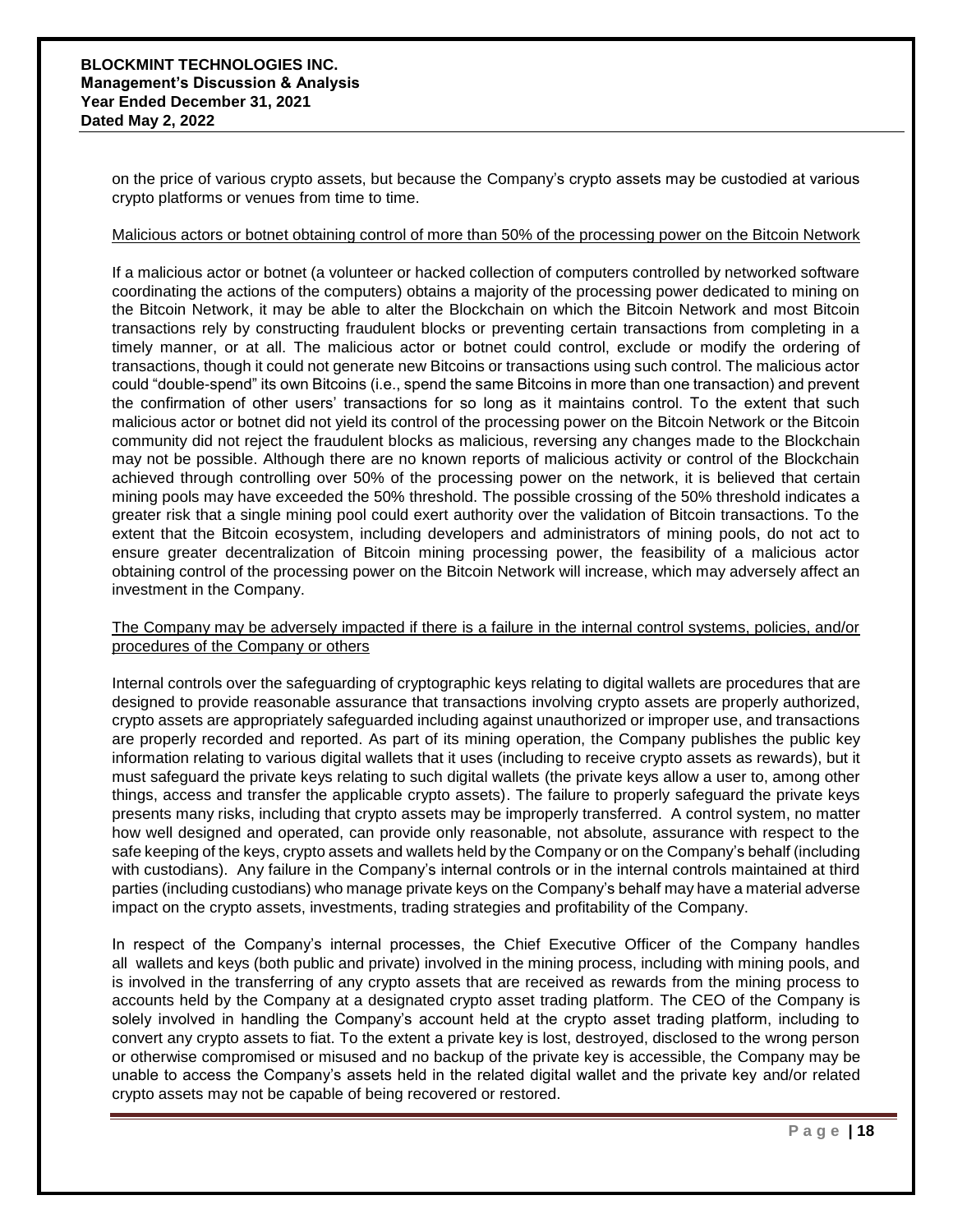Banks may not provide banking services, or may cut off banking services, to businesses that provide crypto asset-related services or that accept crypto assets as payment

A number of companies that provide Bitcoin and/or other crypto asset-related services have been unable to find banks that are willing to provide them with bank accounts and banking services. Similarly, a number of such companies have had their existing bank accounts closed by their banks. Banks may refuse to provide bank accounts and other banking services to Bitcoin and/or other crypto asset-related companies (e.g., crypto mining companies) or companies that accept crypto assets for a number of reasons, such as perceived compliance risks or costs. The difficulty that many businesses that provide crypto asset-related services have in finding banks willing to provide them with bank accounts and other banking services may be currently decreasing the usefulness of crypto assets as a payment system and harming public perception of crypto assets or could decrease its usefulness and harm its public perception in the future. Similarly, the usefulness of crypto assets as a payment system and the public perception of crypto assets could be damaged if banks were to close the accounts of many or of a few key businesses providing Bitcoin and/or other crypto assetrelated services. This could decrease the market prices of crypto assets and adversely affect the value of the Company's crypto asset inventory.

#### Crypto asset network difficulty and impact of increased global computing power poses risk to the Company

Network difficulty is a measure of how difficult it is to solve the cryptographic hash that is required to validate a block of transactions and earn a crypto asset reward from mining. If the network difficulty increased at a significantly higher rate than the Company's hashrate and the price of crypto assets did not increase at the same rate as network difficulty, then the profitability of the Company's operations would be significantly affected. There can be no assurance that crypto asset prices will increase in proportion to the rate of increase of network difficulty as network difficulty is subject to volatility in growth.

#### The Company has economic dependence on regulated terms of service and electricity rates

The Company's operations are dependent on its ability to maintain reliable and economical sources of power to run its crypto assets' mining assets. The Company conducts mining in Washington State, which has regulated electrical power suppliers and there can be no assurance that electricity will continued to be provided to the Company or can be provided on terms which are economic for the Company's current and future operations, anticipated growth, and sustainability.

It is possible that electric utility providers in Washington State could elect to ban providing electricity to the Company's active operations and it is possible for the hydro-power provider to renege on its contractual obligations between itself and the Company's leased facility. Should this occur, it could severely impact the Company's ability to operate and possibly the Company's ability to continue in this industry space. A ban could be initiated by the hydropower provider themselves or a government could mandate that electric utility providers cannot service entities in this industry space

Bitcoin mining consumes large amounts of electrical power and as such, the Company will be dependent on its suppliers for the continual supply of power at rates that make mining operations efficient and profitable. Disruption in the power supply will have immediate financial consequences to the Company, and if prolonged, result in material losses in Bitcoin earnings, adversely impact the price of Bitcoin, and additional expenses that may be incurred to replace or rectify the power supply.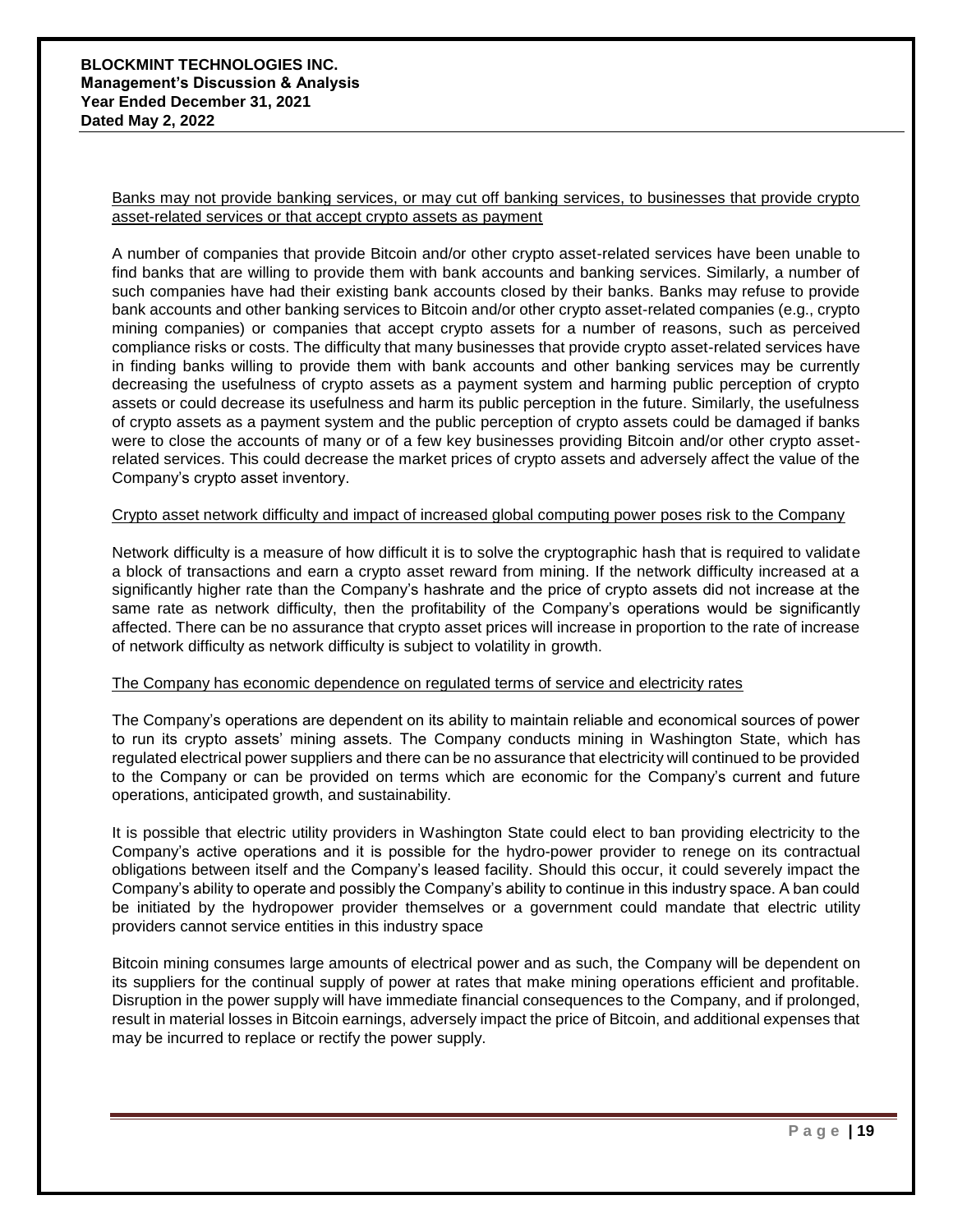#### The Company is subject to political and regulatory risk

The facility leased by the Company to mine Bitcoin is located in Washington State and will be subject to changes in political conditions and regulations within such jurisdiction. Changes, if any, in mining or investment policies or shifts in political attitude could adversely affect the Company's operations or profitability. Operations may be affected in varying degrees by government regulations with respect to, but not limited to, restrictions on price controls, currency remittance, income taxes, foreign investment, maintenance of claims, environmental legislation, land use, electricity use and safety. For example, crypto asset mining involves considerable computing power, which is likely to increase. This computing power necessitates a high consumption of energy. Although the energy costs used by the Company are typically determined and controlled by a regulator, there is no certainty that tariffs or other regulatory costs will not be imposed, which may reduce the profitability of mining cryptographic currencies.

On-going and future regulatory changes or actions may alter the nature of an investment in the Company or restrict the use of crypto assets in a manner that adversely affects the Company's operations. The effect of any future regulatory change on the Company or any crypto assets that the Company may mine is impossible to predict, but such change could be substantial and adverse to the Company. The jurisdictions in which the Company operates may in the future curtail or outlaw, the acquisition, use, mining or redemption of crypto assets.

#### Further development and acceptance of the cryptographic and algorithmic protocols governing the issuance of and transactions in crypto assets is subject to a variety of factors that are difficult to evaluate

The use of crypto assets to, among other things, buy and sell goods and services and complete other transactions, is part of a new and rapidly evolving industry that employs digital assets based upon a computergenerated mathematical and/or cryptographic protocol. The growth of this industry in general, and the use of crypto assets in particular, is subject to a high degree of uncertainty, and the slowing or stopping of the development or acceptance of developing protocols may adversely affect the Company's operations. A significant portion of crypto assets' demand may be attributable to speculation. The failure of retail and commercial marketplaces to adopt crypto asset payment methods may result in increased volatility and/or a reduction in market prices, either of which may adversely impact the Company's operations and profitability. The factors affecting the further development of the industry, include, but are not limited to:

- $\triangleright$  Continued worldwide growth in the adoption and use of crypto assets;
- $\triangleright$  Governmental and quasi-governmental regulation of crypto assets and their use, transfer, mining or restrictions on or regulation of access to and operation of the network or similar crypto asset systems;
- $\triangleright$  Changes in consumer demographics and public tastes and preferences;
- $\triangleright$  The maintenance and development of the open-source software protocol of the network;
- $\triangleright$  The availability and popularity of other forms or methods of buying and selling goods and services, including new means of using fiat currencies;
- $\triangleright$  General economic conditions and the regulatory environment relating to digital assets; and
- $\triangleright$  Negative consumer sentiment and perception of Bitcoin specifically and crypto assets generally.

As relatively new products and technologies, crypto assets and their underlying networks have not been widely adopted as a means of payment for goods and services by major retail and commercial outlets. Conversely, a significant portion of crypto assets' demand is generated by speculators and investors seeking to profit from the short-term or long-term holding of crypto assets. The relative lack of acceptance of crypto assets in the retail and commercial marketplace limits the ability of end-users to use them to pay for goods and services. A lack of expansion by crypto assets into retail and commercial markets, or a contraction of such use, may result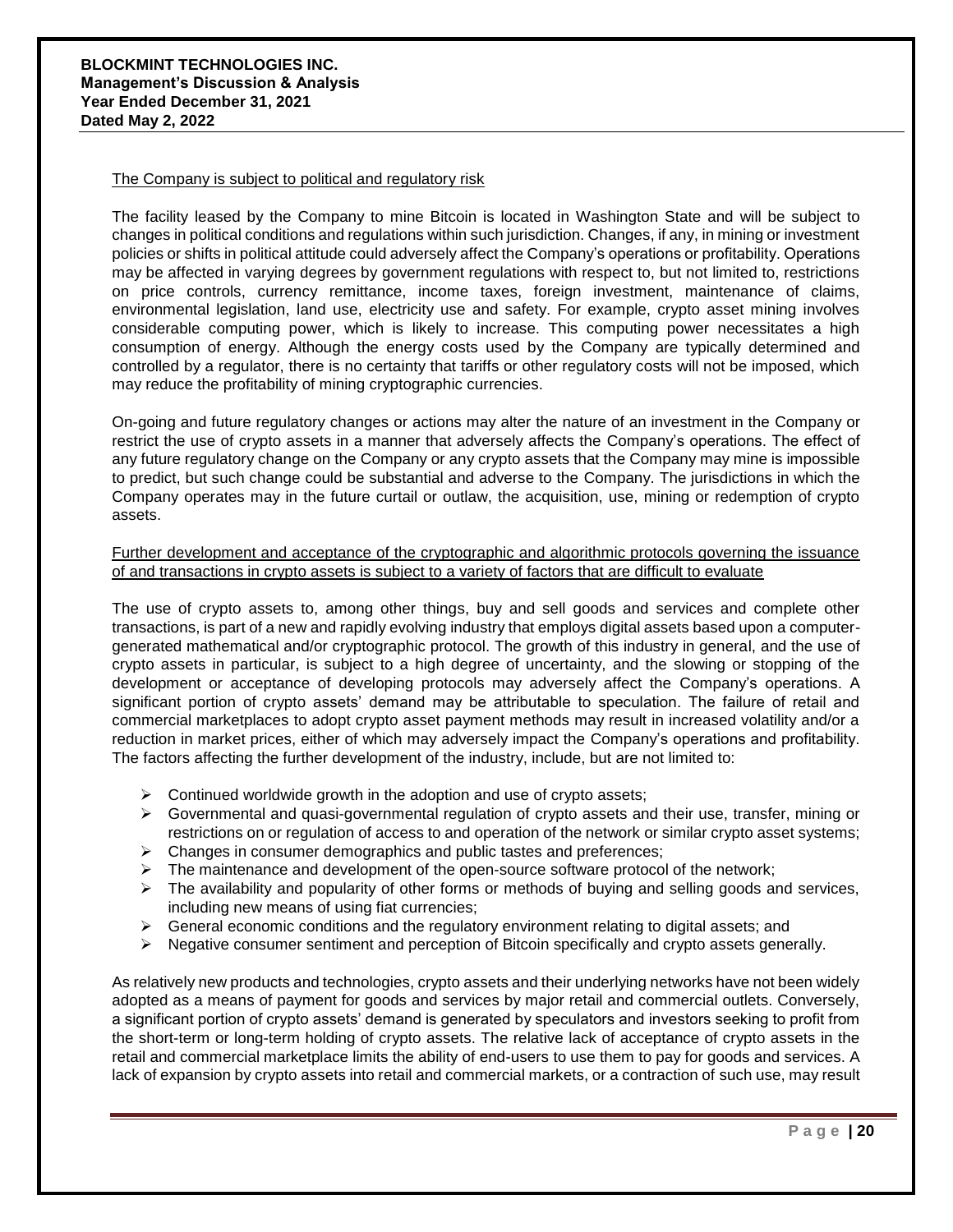in increased volatility or a reduction in their market prices, either of which could adversely impact the Company's operations, investment strategies, and profitability. Regulatory and compliance issues with third parties (including banks)

Due to the ever-evolving developments and sentiments relating to the industry, it is possible that Canadian financial institutions, which include banks, credit unions, trust companies and merchant banks, may elect not to allow entities that are involved in this industry space to transact with them. Any such action could result in any of the Company's banking accounts to be frozen for an unspecified amount of time or closed which could have a negative effect on the Company's operating capabilities

#### Incorrect or fraudulent coin transactions may be irreversible

Crypto asset transactions are irrevocable and stolen or incorrectly transferred coins may be irretrievable. As a result, any incorrectly executed or fraudulent coin transactions could adversely affect the Company's investments. Incorrectly executed transactions may be the result of computer or human error, despite rigorous controls to prevent such errors.

Coin transactions are not, from an administrative perspective, reversible without the consent and active participation of the recipient of the transaction. In theory, crypto asset transactions may be reversible with the control or consent of a majority of processing power on the network. Once a transaction has been verified and recorded in a block that is added to the Blockchain, an incorrect transfer of a coin or a theft of coin generally will not be reversible and the Company may not be capable of seeking compensation for any such transfer or theft. Although the Company's transfers of coins will be made by the CEO, it is possible that, through computer or human error, or through theft or criminal action, the Company's coins could be transferred in incorrect amounts or to unauthorized third parties, or to uncontrolled accounts.

#### If the award of coins for solving blocks and transaction fees are not sufficiently high, miners may not have an adequate incentive to continue mining and may cease their mining operations.

As the number of coins awarded for solving a block in the Blockchain decreases, the incentive for miners to continue to contribute processing power to the network will transition from a set reward to transaction fees. Either the requirement from miners of higher transaction fees in exchange for recording transactions in the Blockchain or a software upgrade that automatically charges fees for all transactions may decrease demand for the relevant coins and prevent the expansion of the network to retail merchants and commercial businesses, resulting in a reduction in the price of the relevant crypto assets that could adversely impact the Company's crypto asset inventory.

In order to incentivize miners to continue to contribute processing power to the network, the network may either formally or informally transition from a set reward to transaction fees earned upon solving for a block. This transition could be accomplished either by miners independently electing to record on the blocks they solve only those transactions that include payment of a transaction fee or by the network adopting software upgrades that require the payment of a minimum transaction fee for all transactions. If transaction fees paid for the recording of transactions in the Blockchain become too high, the marketplace may be reluctant to accept network as a means of payment and existing users may be motivated to switch between crypto assets or back to fiat currency. Decreased use and demand for coins may adversely affect their value and result in a reduction in the market price of coins.

If the award of coins for solving blocks and transaction fees are not sufficiently high, miners may not have an adequate incentive to continue mining and may cease their mining operations. Miners ceasing operations would reduce collective processing power, which would adversely affect the confirmation process for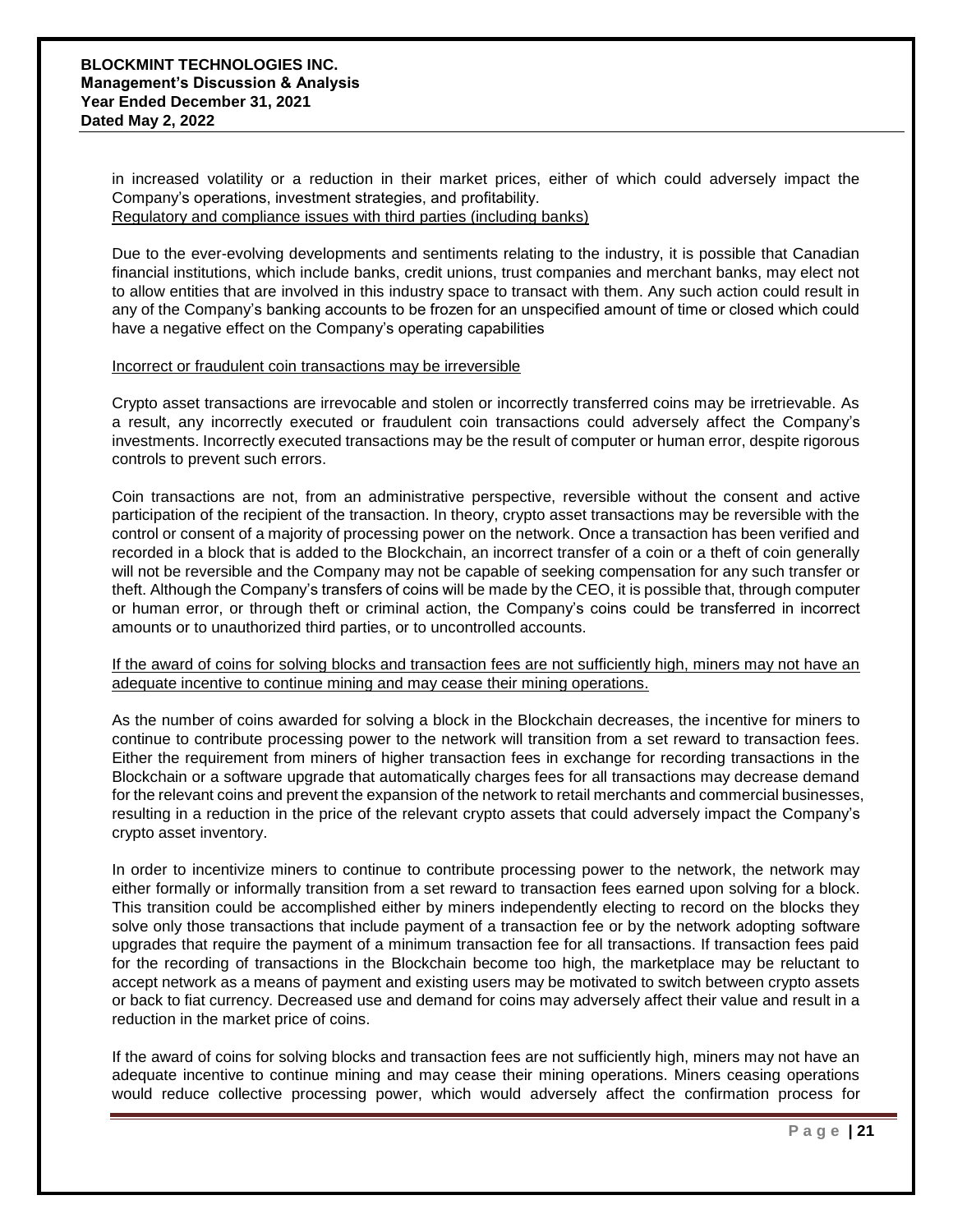transactions (i.e., decreasing the speed at which blocks are added to the Blockchain until the next scheduled adjustment in difficulty for block solutions) and make the network more vulnerable to a malicious actor or botnet obtaining control in excess of fifty percent of the processing power. Any reduction in confidence in the confirmation process or processing power of the network may adversely impact the Company's mining activities, inventory of coins, and future investment strategies.

#### Reliance on third party mining pool service providers for mining revenue payouts may adversely affect investments

The Company currently relies on mining pools that support crypto assets (Bitcoin) to receive mining rewards and fees from the network. In general, mining pools allow miners to combine their computing and processing power, which allows them to increase their chances of solving a block and getting a reward from the given blockchain network. The rewards, distributed proportionally based on the Company's contribution to the pool's overall mining power, are distributed by the pool operator. Should the pool operator or its computer system experience difficulty, including downtime due to a cyber-attack, software malfunction, fraud/misconduct or other similar issues, it will negatively impact the Company's ability to mine and receive revenue. The Company may have recourse against the mining pool operator if the proportion of the reward paid out to the Company is incorrect, other than to leave the pool. If the Company is unable to consistently obtain accurate proportionate rewards from the mining pools, the Company may experience reduced rewards for its efforts, which would have an adverse effect on the business and operations.

#### Lack of third party software to monitor hash power to assess the completeness of the revenue allocated from the mining pool

The Company currently uses mining pool to mine Bitcoin. These maintains an immutable record that shows block reward, your work rate and transaction fee. The Company has access to this information. However, the Company does not have third party software to monitor the hash power to help assess the completeness of the revenue allocated from the mining pool. Without the use of third party software, the Company must rely on the information provided by Slush Pool to assess the completeness of the revenue allocated from the mining pool. Such lack of third party assessment of the Company's hash power could have a material adverse effect on the ability of the Company to accurately confirm the completeness of the revenue allocated from the mining pool, which could have an adverse effect on the business, prospects or operations of the Company and potentially the value of any crypto assets the Company may mine relative to the expenses the Company expends to mine such crypto assets

#### Material risks and uncertainties associated with custodians of crypto assets

The Company uses third parties to custody its crypto assets. Such parties may or may not be subject to regulation by governmental agencies or other regulatory or self-regulatory organizations and may not have the appropriate registration to operate. While not currently anticipated, the Company could have a high concentration of its digital assets in one location or with one custodian, crypto asset trading platform or wallet provider, which may be prone to losses, including arising out of hacking, loss of passwords, compromised access credentials, malware, cyberattacks or fraud. Certain parties may not indemnify the Company against any losses of digital assets or may not have full insurance over the assets under custody. Digital assets held by these parties s may be transferred into "cold storage" in which case there could be a delay in retrieving such digital assets. The Company may also incur costs related to the third-party custody and storage of its digital assets. Any security breach, incurred cost or loss of digital assets associated with the use of a custodian could materially and adversely affect the Company's investment and trading strategies, the value of its assets and the value of any investment in the Company.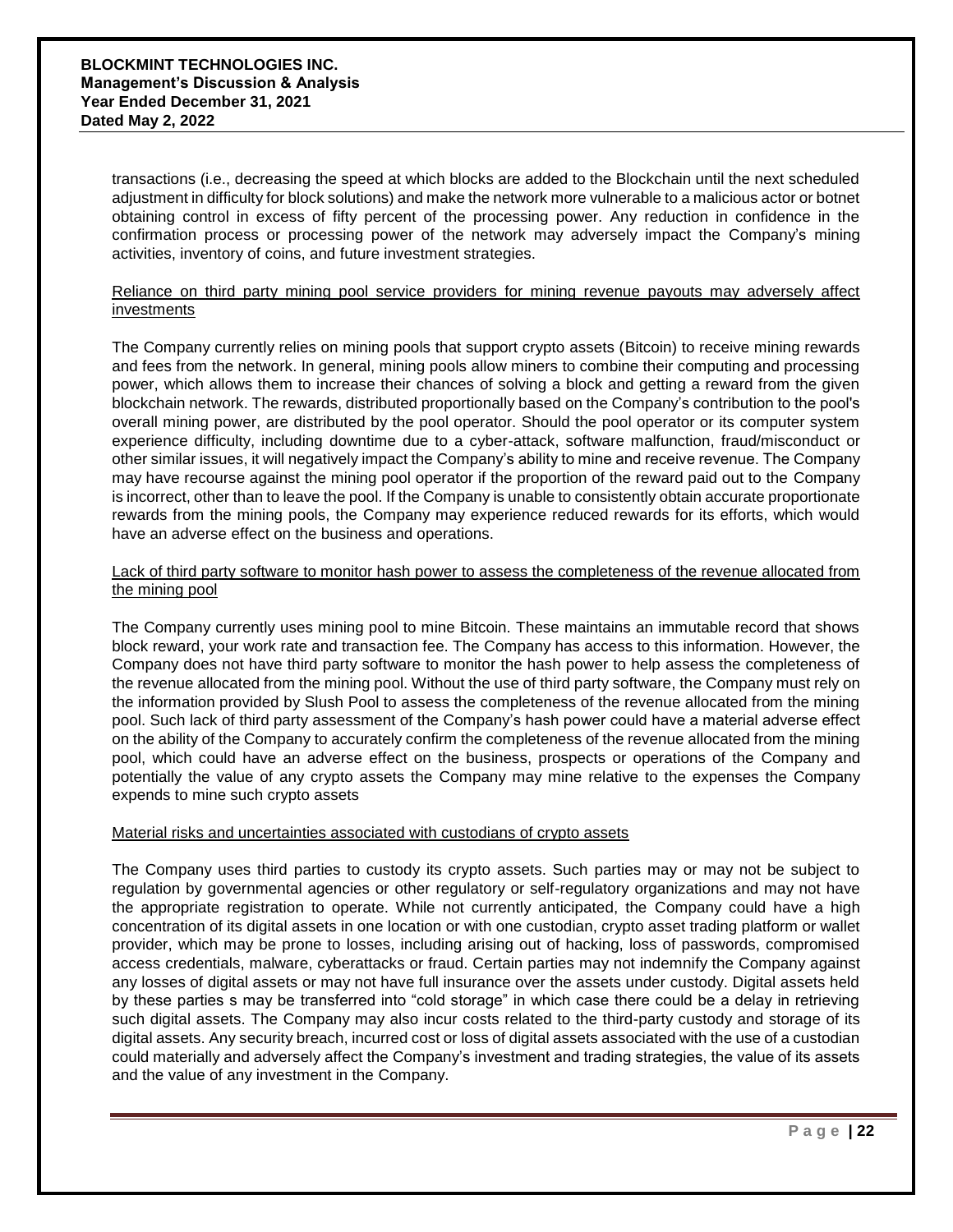#### Risk related to technological obsolescence and difficulty in obtaining hardware

The Company intends to invest in hardware and equipment required for maintaining the Company's current mining activities. Should competitors introduce new services/software embodying new technologies, the Company recognizes its hardware and equipment and its underlying technology may become obsolete and require substantial capital to replace such equipment. There can be no assurance that mining hardware will be readily available when the need is identified. Equipment in the Company's facilities will require replacement from time to time. Shortages of graphics processing units may lead to unnecessary downtime as the Company searches for replacement equipment to ensure their facilities are running smoothly. Moreover, there can be no assurance that new and unforeseeable technology, either hardware-based or software-based, will not disrupt the existing crypto asset industry. For example, the arrival of quantum computers, which are capable of solving certain types of mathematical problems fundamental to crypto assets more quickly and efficiently than traditional computers, may have a significant effect on the crypto asset industry.

#### The Company's business may be subject to environmental regulations and liabilities

The Company's mining operations may be subject to environmental regulations, which can make operations expensive or prohibitive. The continued evolvement of environmental regulations may lead to the imposition of stricter standards, more diligent enforcement, and heavier fines and penalties for noncompliance. The cost of compliance with changes in governmental regulations has a potential to reduce the profitability of operations or cause delays in the development of mining projects.

The Company may be subject to potential risks and liabilities associated with pollution of the environment through its use of electricity to mine crypto assets. In addition, environmental hazards may exist on a property in which the Company directly or indirectly holds an interest which are unknown to the Company at present which have been caused by previous or existing owners or operators of the property which would result in environmental pollution. A breach of such legislation may result in the imposition of fines and penalties. To the extent the Company is subject to environmental liabilities, the payment of such liabilities or the costs that it may incur to remedy environmental pollution would reduce funds otherwise available to it and could have a material adverse effect on the Company. If the Company is unable to fully remedy an environmental problem, it might be required to suspend operations or enter into interim compliance measures pending completion of the required remedy. The potential exposure may be significant and could have a material adverse effect on the Company.

#### COVID-19

In March 2020 the World Health Organization declared coronavirus COVID-19 a global pandemic. This contagious disease outbreak, which has continued to spread, and any related adverse public health developments, has adversely affected workforces, economies, and financial markets globally, potentially leading to an economic downturn. It is not possible for the Company to predict the duration or magnitude of the adverse results of the outbreak and its effects on the Company's business or ability to raise funds.